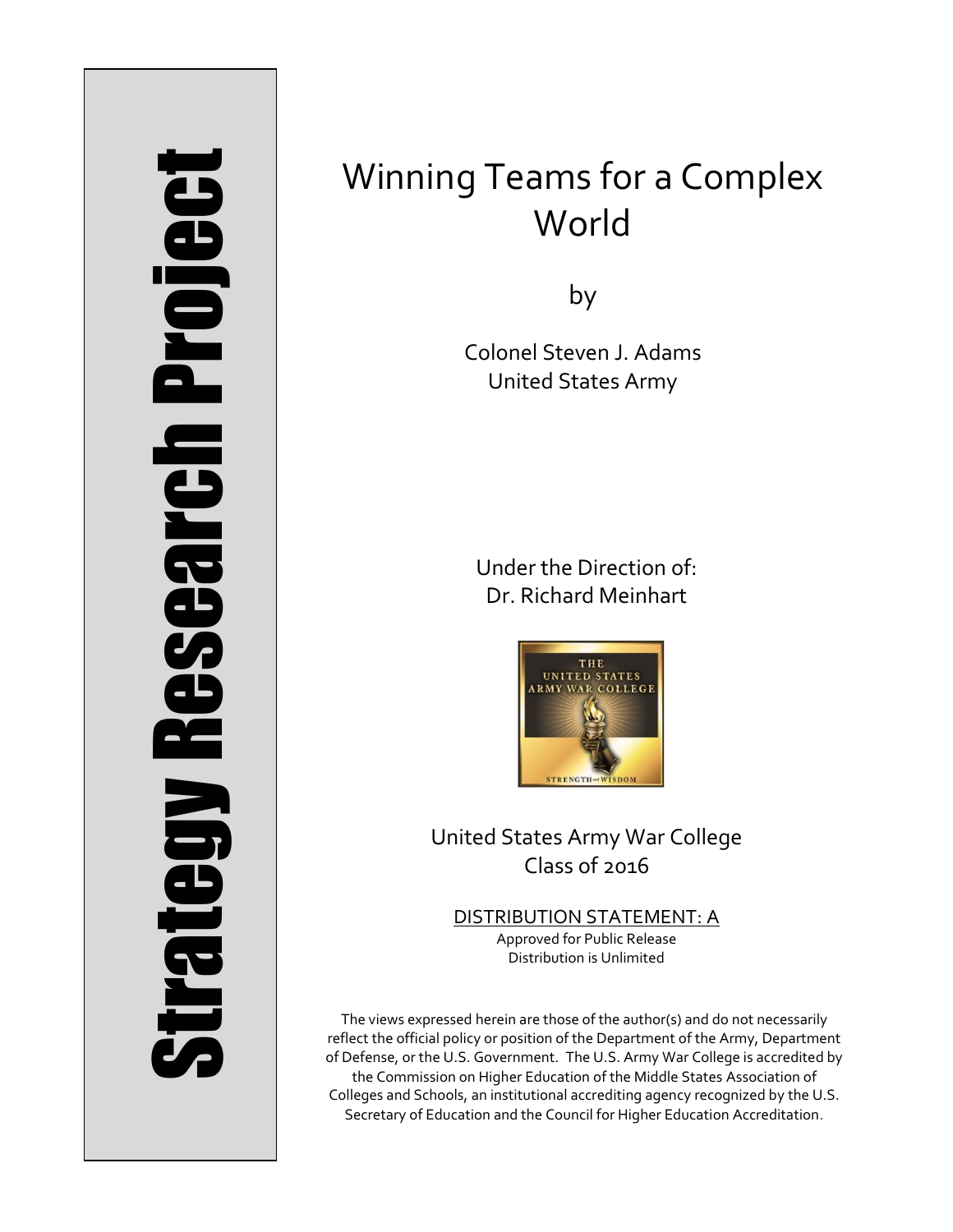| <b>REPORT DOCUMENTATION PAGE</b>                                                                                                                                                                                                                                                                                                                                                                                                                                                                                                                                                                                                                                                                                                                                                                                                                                                                                                                                                                                                                                                                                                                                                                                                                                                                                     |                           |                   |                     | Form Approved--OMB No. 0704-0188 |                                                         |
|----------------------------------------------------------------------------------------------------------------------------------------------------------------------------------------------------------------------------------------------------------------------------------------------------------------------------------------------------------------------------------------------------------------------------------------------------------------------------------------------------------------------------------------------------------------------------------------------------------------------------------------------------------------------------------------------------------------------------------------------------------------------------------------------------------------------------------------------------------------------------------------------------------------------------------------------------------------------------------------------------------------------------------------------------------------------------------------------------------------------------------------------------------------------------------------------------------------------------------------------------------------------------------------------------------------------|---------------------------|-------------------|---------------------|----------------------------------|---------------------------------------------------------|
| The public reporting burden for this collection of information is estimated to average 1 hour per response, including the time for reviewing instructions, searching existing data sources, gathering and<br>maintaining the data needed, and completing and reviewing the collection of information. Send comments regarding this burden estimate or any other aspect of this collection of information, including<br>suggestions for reducing the burden, to Department of Defense, Washington Headquarters Services, Directorate for Information Operations and Reports (0704-0188), 1215 Jefferson Davis Highway, Suite<br>1204, Arlington, VA 22202-4302. Respondents should be aware that notwithstanding any other provision of law, no person shall be subject to any penalty for failing to comply with a collection of information<br>if it does not display a currently valid OMB control number. PLEASE DO NOT RETURN YOUR FORM TO THE ABOVE ADDRESS.                                                                                                                                                                                                                                                                                                                                                    |                           |                   |                     |                                  |                                                         |
| 1. REPORT DATE (DD-MM-YYYY)                                                                                                                                                                                                                                                                                                                                                                                                                                                                                                                                                                                                                                                                                                                                                                                                                                                                                                                                                                                                                                                                                                                                                                                                                                                                                          | 2. REPORT TYPE            |                   |                     | 3. DATES COVERED (From - To)     |                                                         |
| 01-04-2016                                                                                                                                                                                                                                                                                                                                                                                                                                                                                                                                                                                                                                                                                                                                                                                                                                                                                                                                                                                                                                                                                                                                                                                                                                                                                                           | STRATEGY RESEARCH PROJECT |                   |                     |                                  |                                                         |
| <b>4. TITLE AND SUBTITLE</b><br>Winning Teams for a Complex World                                                                                                                                                                                                                                                                                                                                                                                                                                                                                                                                                                                                                                                                                                                                                                                                                                                                                                                                                                                                                                                                                                                                                                                                                                                    |                           |                   |                     |                                  | <b>5a. CONTRACT NUMBER</b>                              |
|                                                                                                                                                                                                                                                                                                                                                                                                                                                                                                                                                                                                                                                                                                                                                                                                                                                                                                                                                                                                                                                                                                                                                                                                                                                                                                                      |                           |                   |                     |                                  | <b>5b. GRANT NUMBER</b>                                 |
|                                                                                                                                                                                                                                                                                                                                                                                                                                                                                                                                                                                                                                                                                                                                                                                                                                                                                                                                                                                                                                                                                                                                                                                                                                                                                                                      |                           |                   |                     |                                  | <b>5c. PROGRAM ELEMENT NUMBER</b>                       |
| 6. AUTHOR(S)                                                                                                                                                                                                                                                                                                                                                                                                                                                                                                                                                                                                                                                                                                                                                                                                                                                                                                                                                                                                                                                                                                                                                                                                                                                                                                         |                           |                   |                     |                                  | <b>5d. PROJECT NUMBER</b>                               |
| Colonel Steven J. Adams<br><b>United States Army</b>                                                                                                                                                                                                                                                                                                                                                                                                                                                                                                                                                                                                                                                                                                                                                                                                                                                                                                                                                                                                                                                                                                                                                                                                                                                                 |                           |                   |                     |                                  | <b>5e. TASK NUMBER</b>                                  |
|                                                                                                                                                                                                                                                                                                                                                                                                                                                                                                                                                                                                                                                                                                                                                                                                                                                                                                                                                                                                                                                                                                                                                                                                                                                                                                                      |                           |                   |                     |                                  | <b>5f. WORK UNIT NUMBER</b>                             |
| 7. PERFORMING ORGANIZATION NAME(S) AND ADDRESS(ES)<br>Dr. Richard Meinhart                                                                                                                                                                                                                                                                                                                                                                                                                                                                                                                                                                                                                                                                                                                                                                                                                                                                                                                                                                                                                                                                                                                                                                                                                                           |                           |                   |                     |                                  | 8. PERFORMING ORGANIZATION<br><b>REPORT NUMBER</b>      |
| 9. SPONSORING/MONITORING AGENCY NAME(S) AND ADDRESS(ES)<br>U.S. Army War College, 122 Forbes Avenue, Carlisle, PA 17013                                                                                                                                                                                                                                                                                                                                                                                                                                                                                                                                                                                                                                                                                                                                                                                                                                                                                                                                                                                                                                                                                                                                                                                              |                           |                   |                     |                                  | 10. SPONSOR/MONITOR'S ACRONYM(S)                        |
|                                                                                                                                                                                                                                                                                                                                                                                                                                                                                                                                                                                                                                                                                                                                                                                                                                                                                                                                                                                                                                                                                                                                                                                                                                                                                                                      |                           |                   |                     |                                  | <b>11. SPONSOR/MONITOR'S REPORT</b><br><b>NUMBER(S)</b> |
| <b>12. DISTRIBUTION / AVAILABILITY STATEMENT</b><br>Distribution A: Approved for Public Release. Distribution is Unlimited.<br>Please consider submitting to DTIC for worldwide availability? YES: $\boxtimes$ or NO: $\Box$ (student check one)<br>Project Adviser recommends DTIC submission?<br>YES: $\boxtimes$ or NO: $\Box$ (PA check one)                                                                                                                                                                                                                                                                                                                                                                                                                                                                                                                                                                                                                                                                                                                                                                                                                                                                                                                                                                     |                           |                   |                     |                                  |                                                         |
| <b>13. SUPPLEMENTARY NOTES</b><br>Word Count: 6,449                                                                                                                                                                                                                                                                                                                                                                                                                                                                                                                                                                                                                                                                                                                                                                                                                                                                                                                                                                                                                                                                                                                                                                                                                                                                  |                           |                   |                     |                                  |                                                         |
| <b>14. ABSTRACT</b><br>Winning in a complex world requires more than highly trained, educated, and experienced individual<br>soldiers and leaders. While our greatest asset is the American Soldier, the Army is a team of teams and<br>winning depends on how effectively Army leaders are able to harness the collective knowledge and power<br>of teams to achieve success. Cohesive and effective teams provide a competitive advantage to the Army<br>as it navigates through a complex and rapidly changing strategic environment. Building winning teams<br>requires growing effective leaders, creating a positive command climate, and placing a greater focus on<br>the team rather than the individual. From a review of academic leadership concepts, effective leaders<br>focus on trust, commitment, purpose, and communication when developing quality teams. To better<br>develop the next generation of Army leaders to build winning teams for a complex world, the Army should<br>mandate command climate surveys at the Brigade and Battalion level; update ADP 6-22, Army Leadership,<br>to reflect a greater emphasis on teams; and mandate that leaders conduct a follow-up personalized<br>assessment with professional coaches as part of the MSAF360 Multi-Source Assessment and Feedback. |                           |                   |                     |                                  |                                                         |
| <b>15. SUBJECT TERMS</b><br>Leadership, Command Climate, Self-Assessment, Trust, Commitment, Purpose, Communication, MSAF360                                                                                                                                                                                                                                                                                                                                                                                                                                                                                                                                                                                                                                                                                                                                                                                                                                                                                                                                                                                                                                                                                                                                                                                         |                           |                   |                     |                                  |                                                         |
| 16. SECURITY CLASSIFICATION OF:                                                                                                                                                                                                                                                                                                                                                                                                                                                                                                                                                                                                                                                                                                                                                                                                                                                                                                                                                                                                                                                                                                                                                                                                                                                                                      |                           | 17. LIMITATION    | 18. NUMBER OF PAGES |                                  | 19a. NAME OF RESPONSIBLE PERSON                         |
| a. REPORT<br><b>b. ABSTRACT</b><br>UU<br>UU                                                                                                                                                                                                                                                                                                                                                                                                                                                                                                                                                                                                                                                                                                                                                                                                                                                                                                                                                                                                                                                                                                                                                                                                                                                                          | c. THIS PAGE<br>UU        | OF ABSTRACT<br>UU | 32                  |                                  | 19b. TELEPHONE NUMBER (w/area code)                     |

**Standard Form 298** (Rev. 8/98), Prescribed by ANSI Std. Z39.18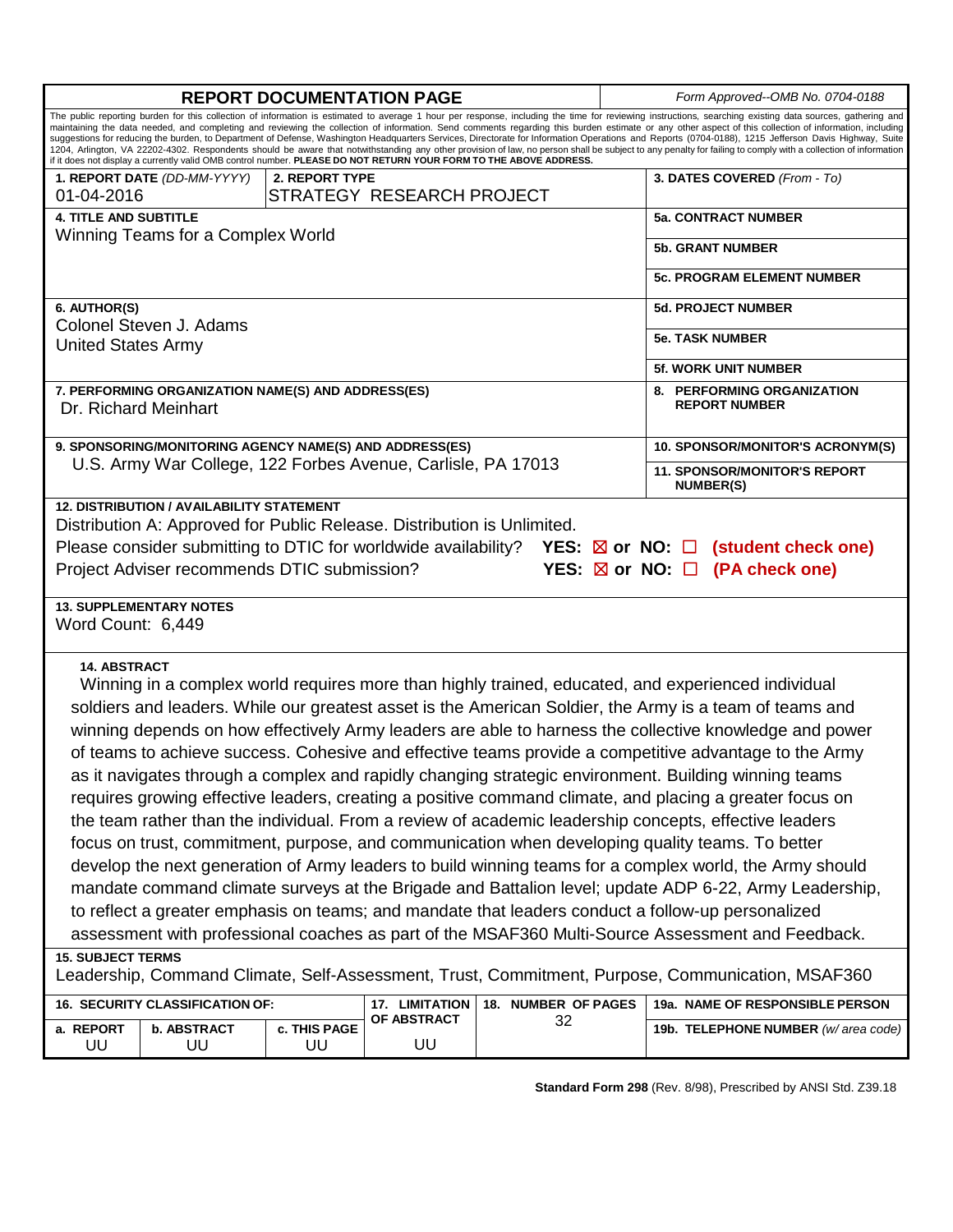#### Winning Teams for a Complex World

(6,449 words)

#### **Abstract**

Winning in a complex world requires more than highly trained, educated, and experienced individual soldiers and leaders. While our greatest asset is the American Soldier, the Army is a team of teams and winning depends on how effectively Army leaders are able to harness the collective knowledge and power of teams to achieve success. Cohesive and effective teams provide a competitive advantage to the Army as it navigates through a complex and rapidly changing strategic environment. Building winning teams requires growing effective leaders, creating a positive command climate, and placing a greater focus on the team rather than the individual. From a review of academic leadership concepts, effective leaders focus on trust, commitment, purpose, and communication when developing quality teams. To better develop the next generation of Army leaders to build winning teams for a complex world, the Army should mandate command climate surveys at the Brigade and Battalion level; update ADP 6- 22, Army Leadership, to reflect a greater emphasis on teams; and mandate that leaders conduct a follow-up personalized assessment with professional coaches as part of the MSAF360 Multi-Source Assessment and Feedback.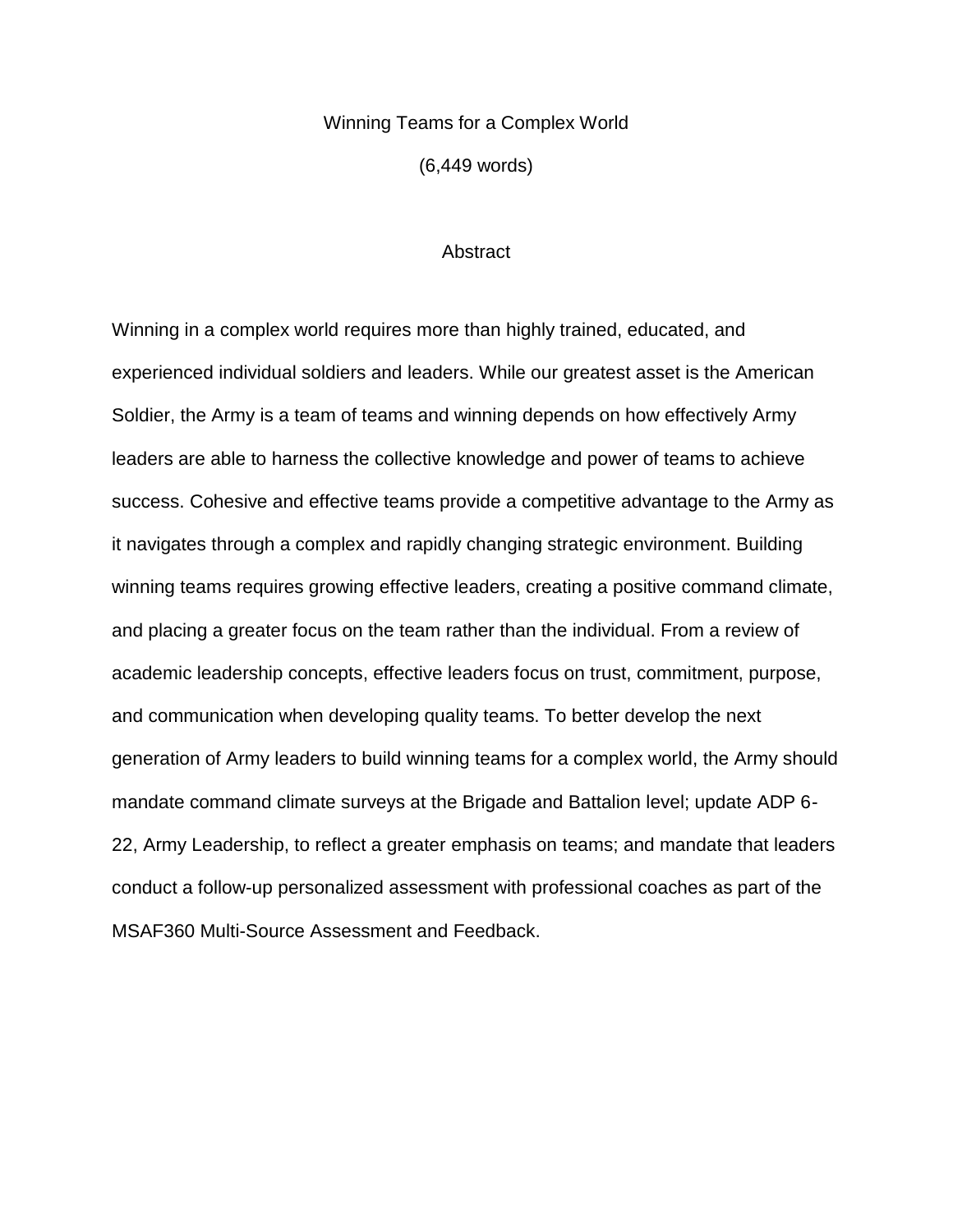#### **Winning Teams for a Complex World**

An Army is a team. It lives, sleeps, eats, and fights as a team.

—GEN George S. Patton<sup>1</sup>

Winning in a complex world requires more than highly trained, educated, and experienced individual soldiers and leaders. While our greatest asset is the American Soldier, the Army is a team of teams and winning depends on how effectively Army leaders are able to harness the collective knowledge and power of teams to achieve success. As a guiding principle of Mission Command, building cohesive and effective teams provides a competitive advantage to the Army as it navigates through a complex and rapidly changing strategic environment. With reductions in force structure and overall end-strength, the Army must develop the most effective and high-performance teams to accomplish the toughest missions. This paper provides team focused recommendations to Army senior leaders to consider in order to better prepare the Army for 21<sup>st</sup> century challenges.

To explore the vital role of winning teams in enabling Mission Command, this paper will briefly describe the current strategic environment. The paper will then focus on defining winning teams and their relevance in enabling Mission Command before examining how the Army currently addresses teams in senior leader guidance and doctrine. From a review of academic leadership concepts, I will identify key themes the Army needs to consider to build winning teams for the future. Finally, the paper will conclude by providing recommendations to enable the Army to capitalize on teamfocused competencies to create a strategic advantage in today's complex world.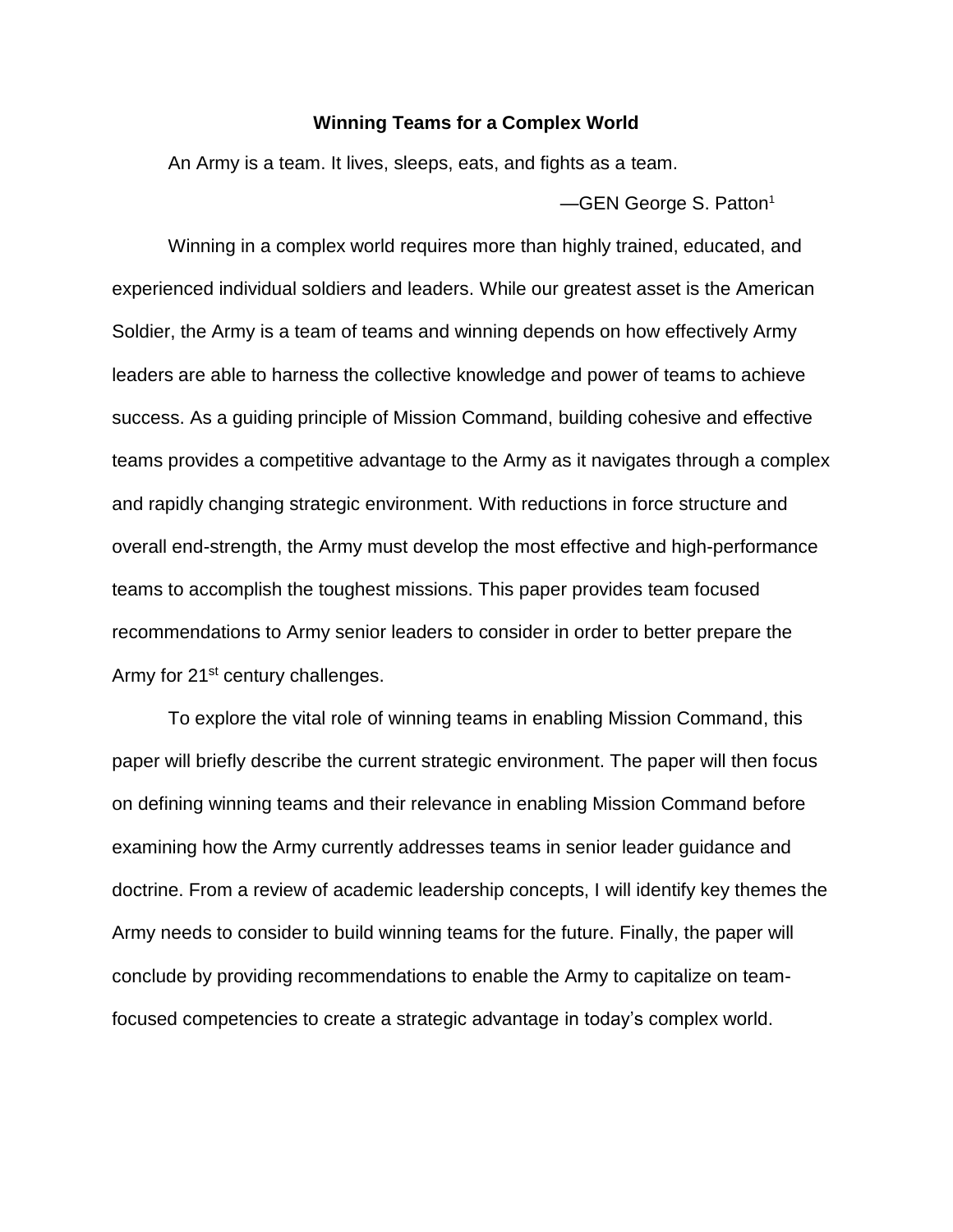#### Strategic Environment

In the 2015 National Military Strategy (NMS), General Dempsey opens his forward with "Today's global security environment is the most unpredictable I have seen in 40 years of service."<sup>2</sup> The NMS defines the strategic environment as complex and rapidly changing driven by globalization, the diffusion of technology, and demographic shifts.<sup>3</sup> These drivers allow people and ideas to travel further and faster than ever before. Technological innovation is providing unprecedented capabilities to smaller states and even non-state actors. Growing youth populations in weak and failing states are straining their state's resources and causing challenges in neighboring states as individuals move across borders in search of a higher standard of living.

According to the 2015 Army Vision, the United States will likely face an unstable, unpredictable, increasingly complex global security environment shaped by the following emergent trends: the rise of non-state actors, an increase in hybrid threats, state challenges to the international order, and expanding urbanization.<sup>4</sup> Non-state actors, enabled by ease of worldwide communications and driven by ideologies that are separate from the state, are challenging stability in states with weak governments. Hybrid threats, which combine the effects of conventional and irregular forces as well as terrorist and criminal activities, increase the environment's complexity. States like Russia and China are challenging the international order for the same fundamental reasons that Thucydides identified nearly 2,500 years ago: fear, honor, and interests.<sup>5</sup> Over the next decade more of the population will relocate into urban environments causing overcrowding and increased competition for jobs. This will challenge states to provide the essentials of subsistence and security to their populations. The Army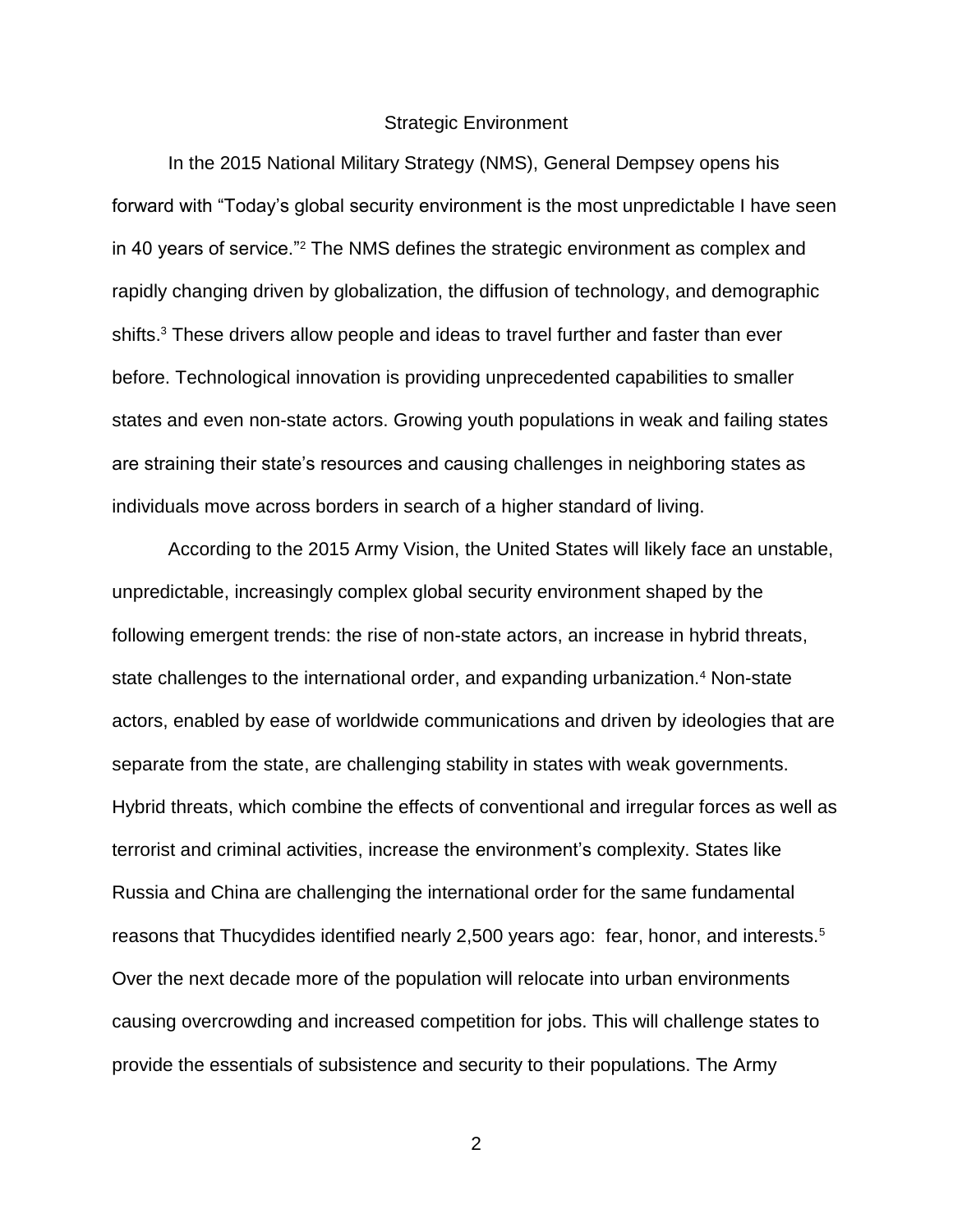Operating Concept goes further to define complex as "an environment that is not only unknown, but unknowable, and constantly changing."<sup>6</sup>

Anticipating how to address future conflict is a significant challenge but one that Army leaders must continue to plan and prepare for regardless of its complex and ambiguous nature. As our first President and Commander-in-Chief recognized, "to be prepared for war is one of the most effectual means of preserving the peace."<sup>7</sup> Winning in a complex world depends upon how effectively Army leaders are able to harness the collective knowledge, skills, and attributes of the team to achieve more than ever possible at the individual level. Building cohesive, effective, and winning teams provide a competitive advantage in solving the wicked problems that lie ahead.

### Why Teams?

Twenty-first century complexities necessitate a greater understanding of how to truly develop effective Army leaders across many areas. While the Army has made great strides in producing highly talented leaders with unmatched skills during the past fifteen years of war, there is always room for improvement. Therefore, it is worth exploring the idea that the Army is generally more focused on individual leadership skills than on developing leaders capable of building winning teams. Simply developing talented individuals is not enough to be successful in a volatile, uncertain, complex, and ambiguous world.<sup>8</sup> Winning in a complex world requires effective teams that are able to harness the collective efforts of teams to achieve higher levels of performance than would ever be possible by an assembly of individuals.

A collection of quality individuals formed together does not by itself make a team; it takes much more than that. This is what General McChrystal refers to as the dream team fallacy in which a team is not just the sum of its parts and simply having talent is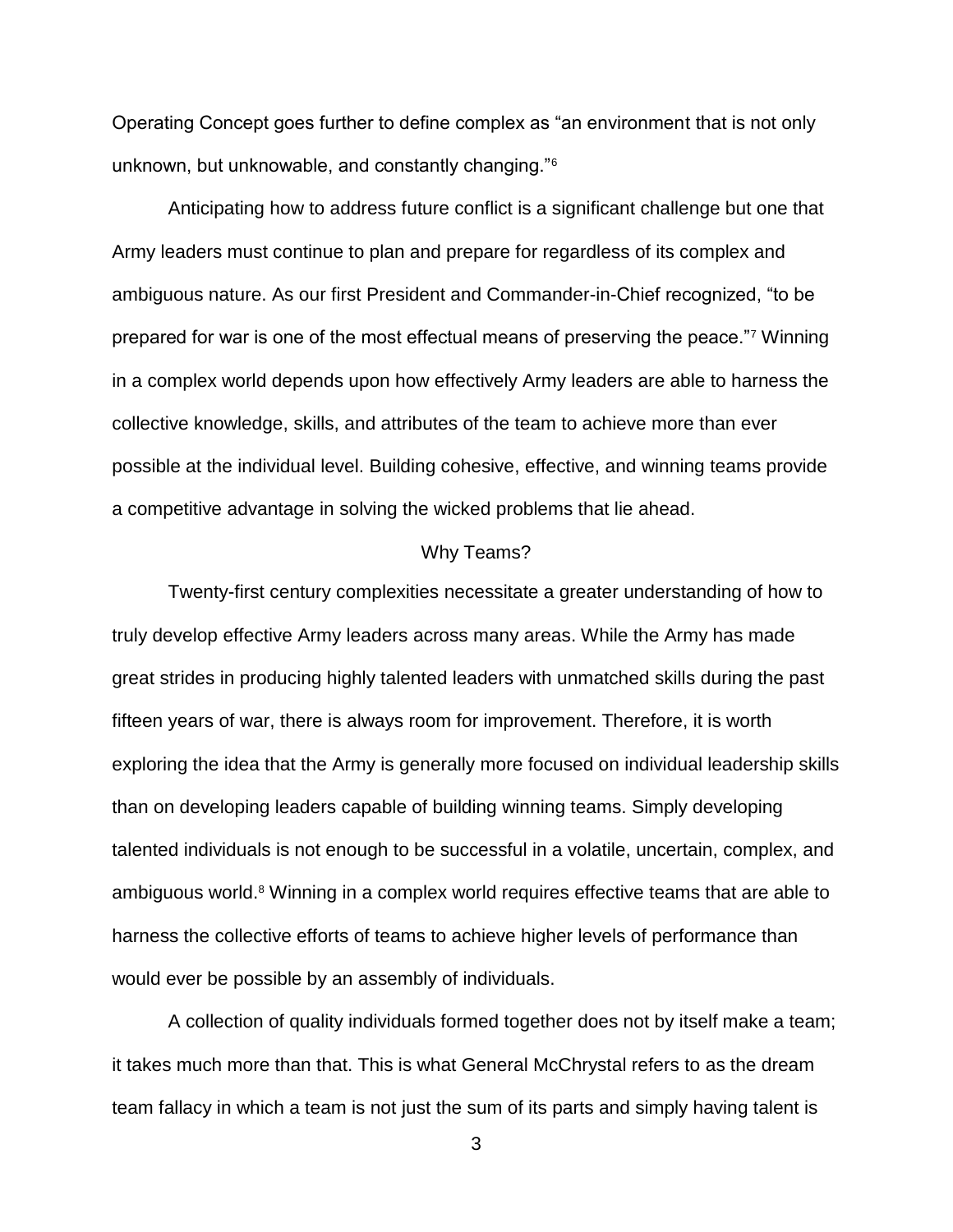not enough.<sup>9</sup> Teams require more than raw material to be effective. A team requires strong, committed leaders and team members that understand how to work effectively together to accomplish challenging missions in the most difficult circumstances. They attain a special relationship where the contribution of each team member is complementary to the common goal. In his book *The Wisdom of Teams*, J.R. Katzenbach provides an excellent definition of team as "a small number of people with complementary skills who are committed to a common purpose, performance goals, and approach for which they hold themselves mutually accountable."<sup>10</sup> This definition captures the essence of a true team; hence the challenge then is how to turn an ordinary team into one that reflects this definition.

The Army is a very large organization that is comprised of many different units with numerous skills sets that work together to achieve a common purpose of fighting and winning our nation's wars. Some would even argue that the Army is a team of teams. There are countless examples of professional teams that perform at very high levels and others that perform at very low levels. Many Army leaders are remarkable at turning an average unit into a highly successful one. Unfortunately, a low percentage of Army leaders still do not possess the requisite leadership skills to develop high performing teams.<sup>11</sup> Army leader development programs that focus too much on individual leadership skills and not enough on the leadership skills necessary to build winning teams may be a root cause.

Many organizations talk about the importance of teams and teamwork but primarily reward individual achievement and promote people who sometimes resist the idea of tying their performance to that of others.<sup>12</sup> Empowering subordinates or other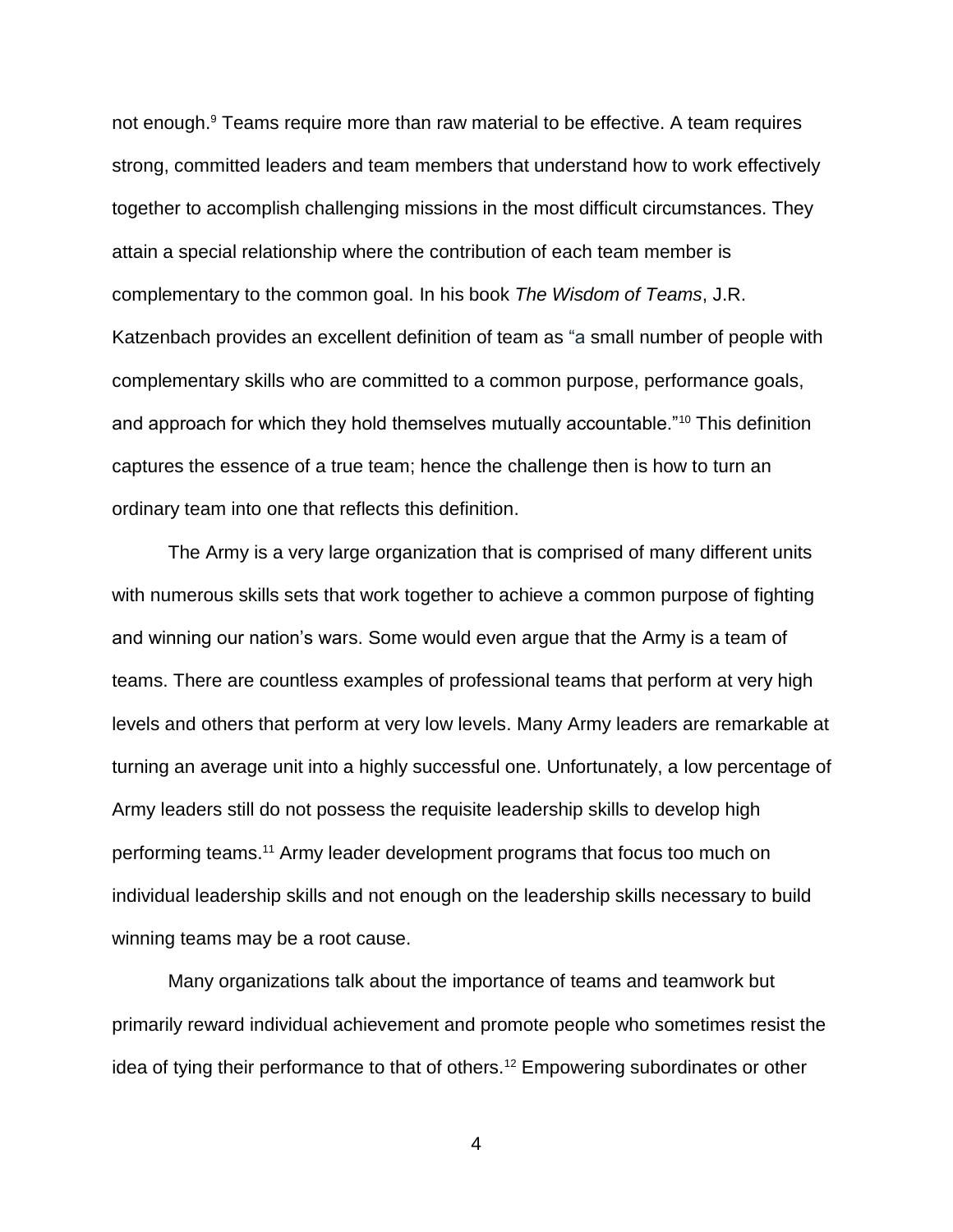team members puts control in the hands of others. For many junior and mid-grade officers, they achieved success by closely managing and completing tasks without a tremendous need to rely on others to share in the workload. However, as a leader continues to rise and the future operating environment becomes more uncertain and complex, the individual leader is less likely to be able to address this complexity. The leader must then be able to leverage the collective power of a high performing team, that is, if the Army has taught he or she that people and teams truly matter.

#### Leadership and Team Behavior

Significant research suggests that successful leaders perform both task and person-focused leadership behaviors; however, behaviors oriented towards the person have approximately double the effect on team productivity when compared to taskfocused behaviors.<sup>13</sup> Both are extremely important because organizations want to get results and accomplish their stated mission or goals. Nevertheless, people are the invaluable resource that must be trained and educated to successfully accomplish increasingly difficult tasks over time. "People are the basis of all military organizations, and military operations occur as human interactions."<sup>14</sup> If the team is to deal effectively with complexity and uncertainty, they must be given the opportunity to do so by leaders that value their contributions and aid in their personal development.

Leaders that focus almost solely on task-focused behaviors are still often successful. However, too great a focus on the task can come at the expense of people. If the people become undervalued then the entire performance of the team will start to break down. Nevertheless, this creates a dynamic in which the leader drives the completion of all tasks. "Many leaders get to the top by imposing their will on others,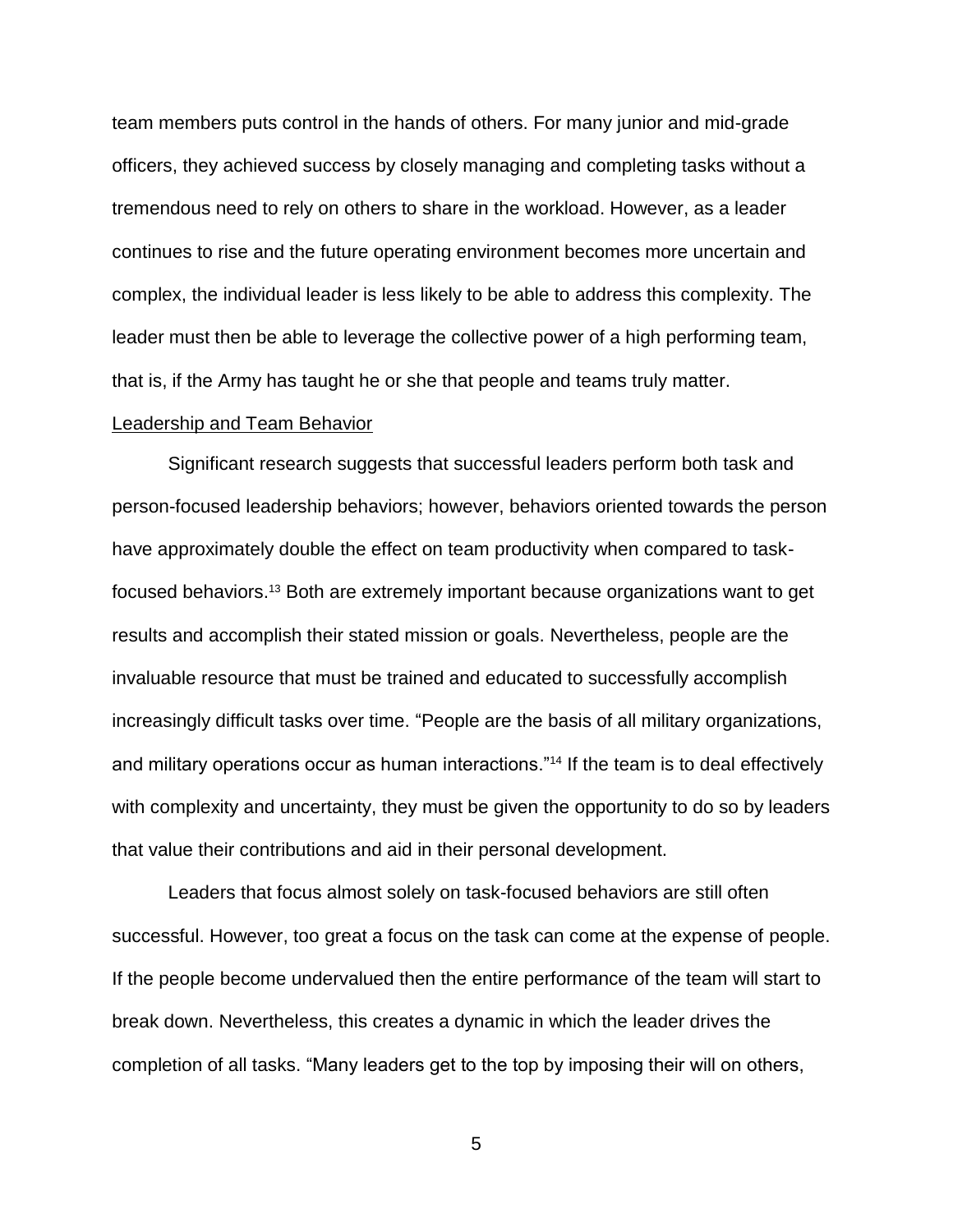even destroying people standing in their way."<sup>15</sup> Absent the presence of this leader, the team is no longer effective.

Findings from the 2014 Center for Army Leadership Annual Survey of Army Leadership (CASAL), which surveyed 16,796 active duty and reserve component Army soldiers and 6,469 Army civilians, indicate that only about two-thirds of leaders are rated effective at developing subordinates.<sup>16</sup> One third of an Army of more than a million soldiers is a significant number of soldiers that are not having their developmental needs met. Nearly half of those surveyed also indicated that their counseling was too infrequent and only about half felt that the feedback they did receive was useful.<sup>17</sup> It is not easy for some leaders to look directly into the eyes of their subordinates and clearly articulate their strengths and weaknesses. An Army leader deficiency in developing others is not a new phenomenon; it persists as the lowest rated leader attribute and competency since the CASAL began in 2005.<sup>18</sup> Nevertheless, the Army cannot afford a third of the force receiving inadequate leader development. The future force must be better and more effective than today in order to be successful in an increasingly uncertain world with declining resources.

#### Negative Leadership

While Army leadership is generally viewed as extremely positive, approximately 15 to 20 percent of leaders are considered negative or counter-productive.<sup>19</sup> Army leadership is defined as the "process of influencing people by providing purpose, direction, and motivation to accomplish the mission and improve the organization."<sup>20</sup> Negative leadership has a detrimental impact on the effectiveness of individual and team performance. Poor leaders destroy morale, commitment to the team, and personal motivation. When individuals are put down, intimidated, or simply dread coming to work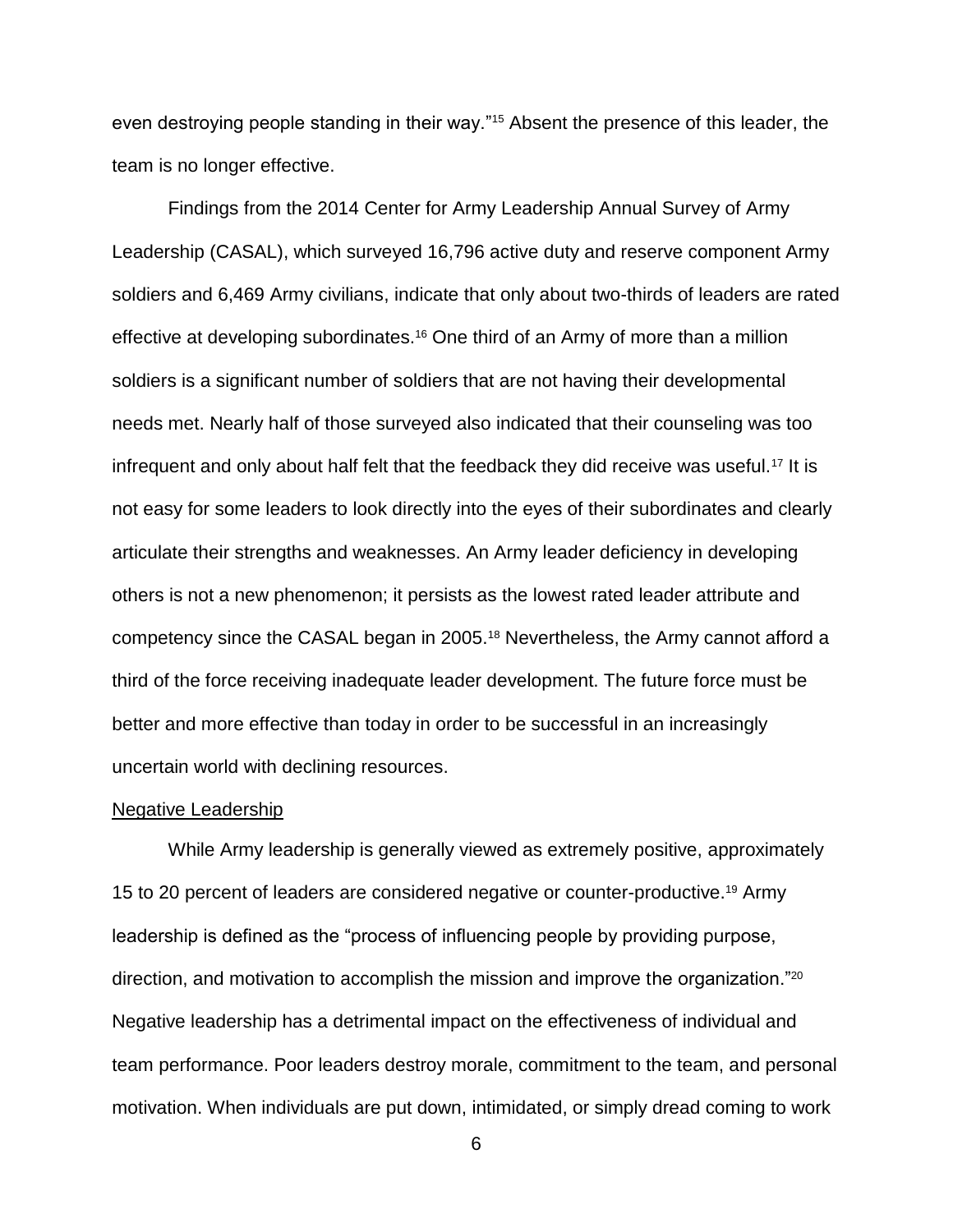each day, job performance and unit cohesion suffer. When negative leadership is taken to the extreme, it is labeled toxic leadership.

Research on toxic leadership proliferated in the last decade based on 2011 Army survey findings that more than 80 percent of Army officers and sergeants had directly observed a toxic leader within the last year and about 20 percent of respondents had directly worked for one.<sup>21</sup> Toxic leadership is even defined in the latest publication of Army Doctrinal Publication 6-22, *Army Leadership,* as a "combination of self-centered attitudes, motivations, and behaviors that have adverse effects on subordinates, the organization, and mission performance." <sup>22</sup> Dr. George Reed refers to a toxic leader as a poison to the unit that destroys the teams they lead, erodes unit cohesion, and creates a negative command climate.<sup>23</sup>

There is no doubt that toxic leadership exists in the Army as well as in other large organizations. What is not as well known is how truly destructive toxic leadership is to team performance. Dr. Christine Porath and Dr. Christine Pearson are leading experts on dysfunctional behavior at work and have polled several thousand managers and employees from a diverse range of U.S. companies about their experiences. Among those affected in the workplace by negative behaviors, 48% decreased their work effort, 66% felt their performance declined, and 78% said their commitment to the organization declined.<sup>24</sup> This is a significant loss in productivity that merits careful consideration. While the Army must demand results from its leaders, it cannot do so with negative leaders that cause individuals and teams to decrease their performance. Subordinates in abusive environments are likely to simply comply with the leader to avoid unnecessary conflict.<sup>25</sup> "It is important not only to accomplish the mission but also lead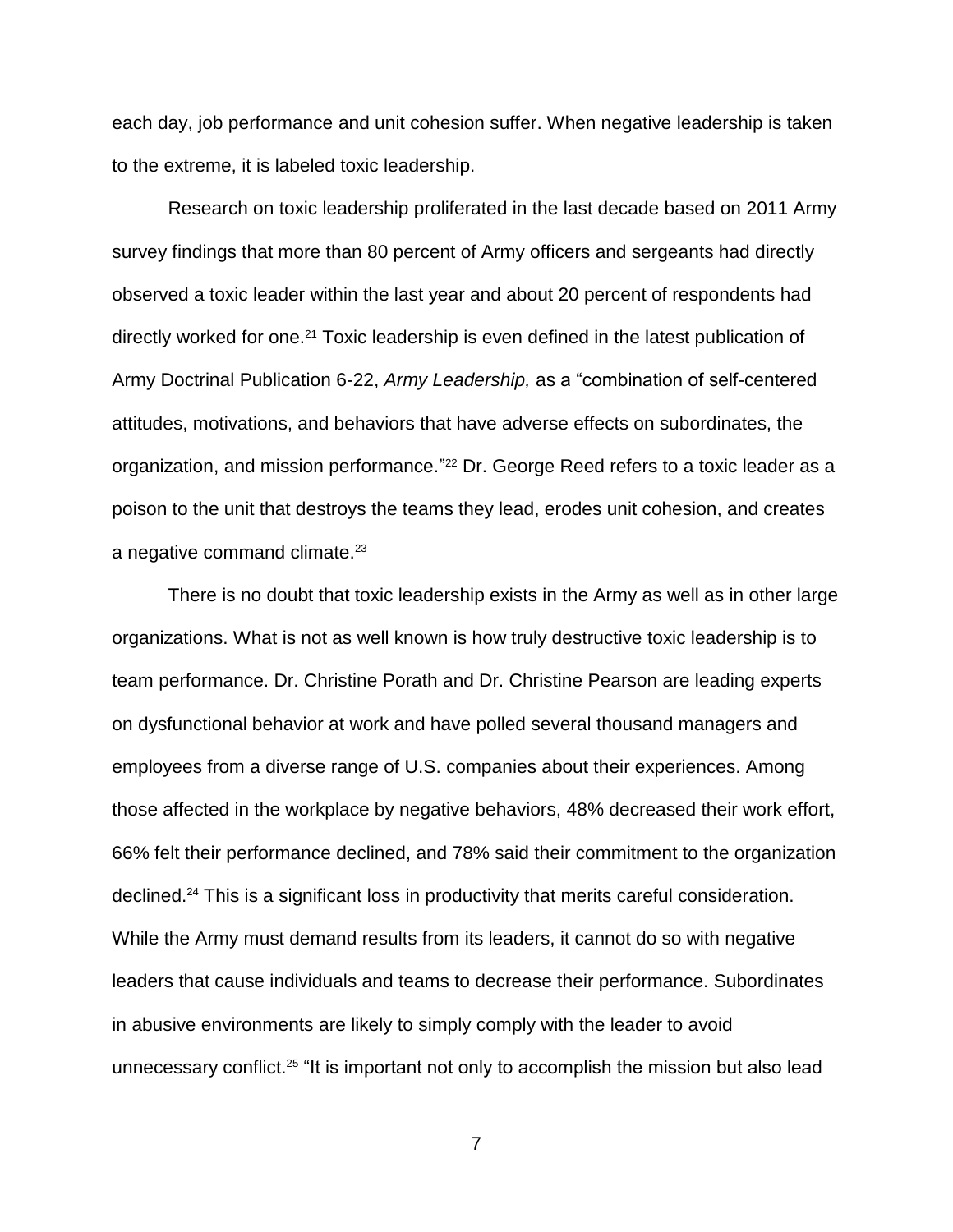in a way that engenders the respect and commitment of followers."<sup>26</sup> Toxic leadership is completely incompatible with building winning teams and the Army mission command philosophy.

#### Mission Command

In the 2012 Mission Command White Paper, General Dempsey states that "our need to pursue, instill, and foster mission command is critical to our future success in defending the nation in an increasingly complex and uncertain operating environment."<sup>27</sup> Under the Army's mission command philosophy, commanders are expected to "exercise authority and direction using mission orders to enable disciplined initiative within the commander's intent to empower agile and adaptive leaders."<sup>28</sup> Exercising mission command is essential to the U.S. Army Operating Concept (AOC) to win in a complex world because it harnesses the collective power of teams to accomplish complex missions.

The principles of mission command are: "build cohesive teams through mutual trust, create shared understanding, provide a clear commander's intent, exercise disciplined initiative, use mission orders, and accept prudent risk."<sup>29</sup> Listed first among those principles, building cohesive teams based on mutual trust is clearly an essential element of mission command. Even though mission command is a commander driven process, it depends heavily on the flexibility and discretion of empowered junior leaders to take the initiative. "Every Soldier must be prepared to assume responsibility, maintain unity of effort, take prudent action, and act resourcefully within the commander's intent."<sup>30</sup> If mission command depends on cohesive teams, how are the Army's senior leaders addressing teams in their guidance and current doctrine?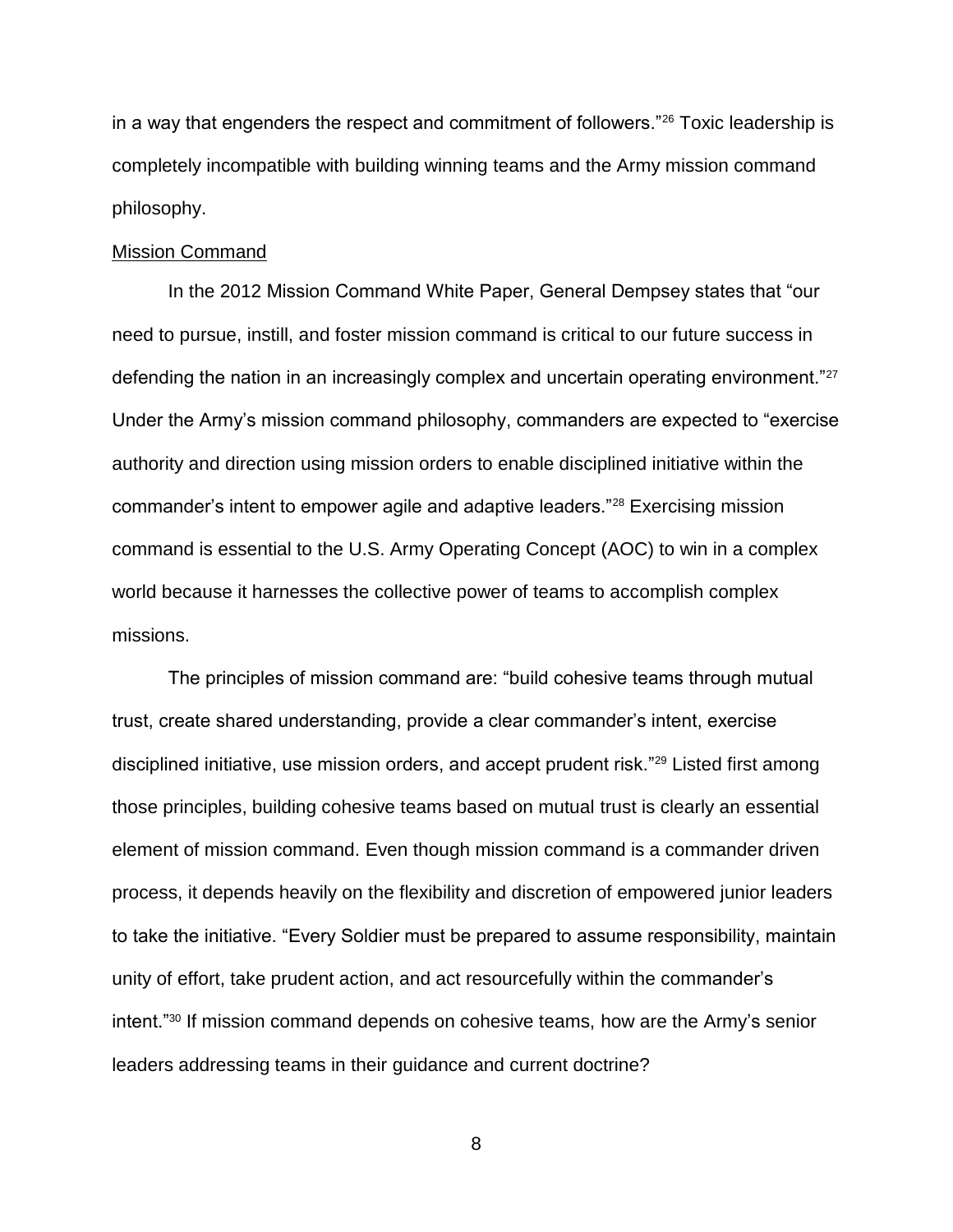#### Army Leader Development Strategy (ALDS) (2013)

The ALDS provides the Army's approach to developing leaders to meet the security challenges of tomorrow. It accurately reflects that leader development is the most important way to prepare the Army for an uncertain future. It states "leader development is the deliberate, continuous, and progressive process – founded in Army values – that grows soldiers and Army civilians into competent, committed, and professional leaders of character."<sup>31</sup> The strategy also discusses the critical components of leader development as training, education, and experience that is a shared responsibility between the institutional Army, the operational force, and the individual. $32$ It further stresses the grave importance of leader responsibilities to develop their subordinates by setting the example, counseling, and mentorship. <sup>33</sup> The ALDS provides outstanding guidance for the Army to develop its leaders but only mentions the word "team" four times. Further, the ALDS acknowledges in the introduction that leaders must be able to build teams, but it never articulates actually how this is done nor the leadership skills required to make it happen. Since individuals spend the majority of their time in the operational force, it is here where the Army must focus their efforts on developing leaders to build teams.

U.S. Army Operating Concept (AOC): Win in a Complex World (2014)

The U.S. Army Operating Concept provides the intellectual foundation for building the future Army. The central idea for the Army, as part of a joint, interorganizational, and multinational team, is to protect the homeland and engage regionally to prevent conflict, shape security environments, and create multiple options for the Nation's leadership while presenting adversaries with multiple dilemmas. $34$  The AOC identifies the overarching problem as how to "Win in a Complex World" in which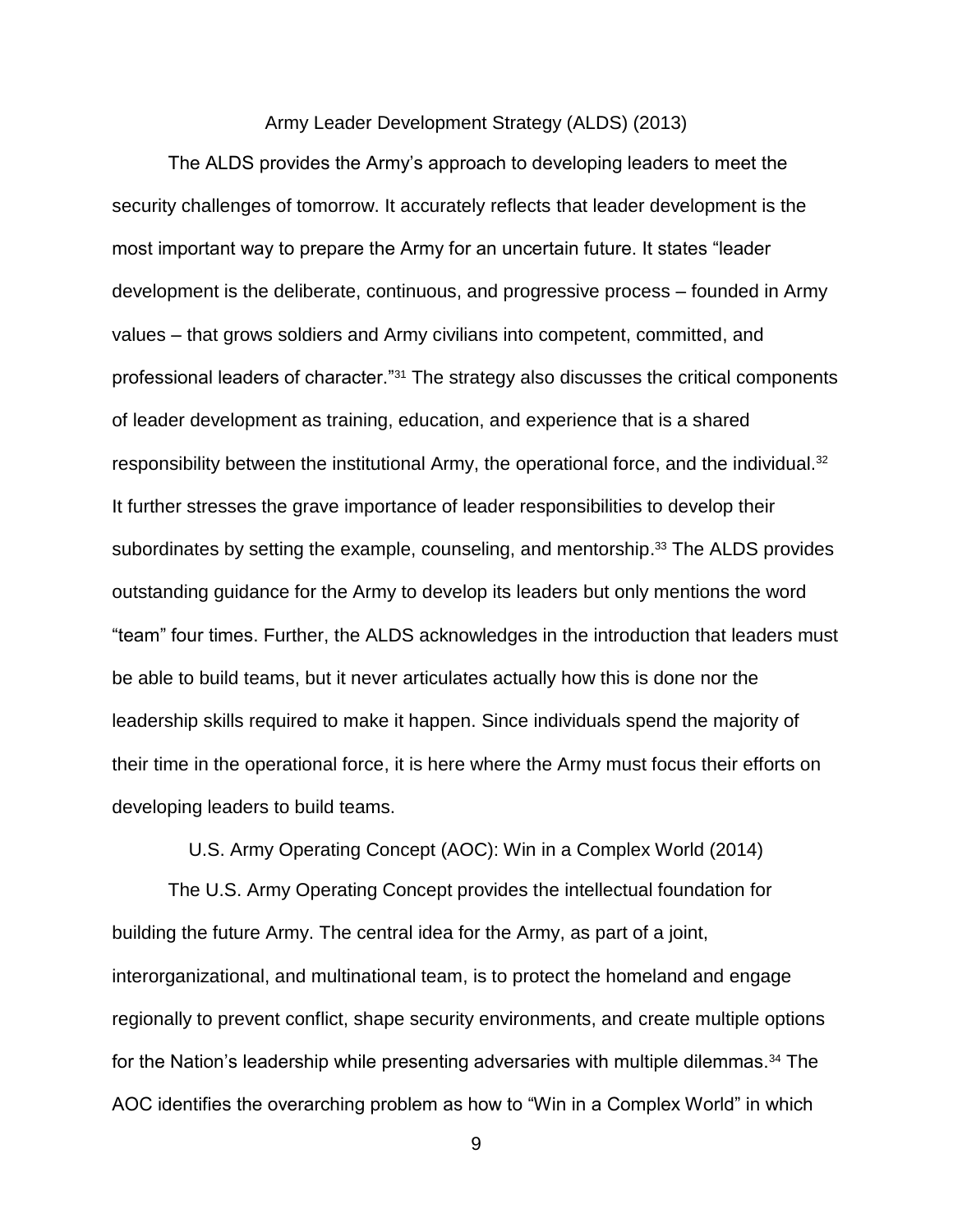the complex environment is defined as unknown, unknowable, and constantly changing.<sup>35</sup> Unlike the Army Vision and ALDS in which "team" is only mentioned a few times, the AOC uses the word "team" a total of forty-six times. It recognizes that the complex operational environment requires adaptive leaders and cohesive teams that are able to thrive in conditions of uncertainty.<sup>36</sup> Teams are necessary to collectively solve problems that individuals would be unable to solve themselves. Teams outperform individuals and increase the odds of winning by optimizing overall performance and creating a position of relative advantage as they work toward a common purpose. While the AOC clearly highlights the importance of teams as the Army exercises mission command, it does not address how to develop leaders to build teams.

#### Army Vision (2015)

The Army Vision, Strategic Advantage in a Complex World, provides the overarching guidance for building an Army to meet the nation's needs over the next decade. It identifies eight key characteristics for the Army to be successful: agile, expert, innovative, interoperable, expeditionary, scalable, versatile, and balanced.<sup>37</sup> While the need for capable leadership is mentioned throughout the document, "teams" is only mentioned twice. It states that operational headquarters must be able to integrate forces and allow "for the rapid creation of teams to respond to fluid and dynamic situations."<sup>38</sup> The second time team is mentioned is in the final section of the document where it mentions "a professional environment across our Army that promotes and respects the individual dignity of all soldiers and civilians, allowing them to realize their full potential as part of a tremendous team."<sup>39</sup> Overall, the Army Vision does not adequately address the desire or need for Army leaders to embrace building winning teams to achieve a strategic advantage.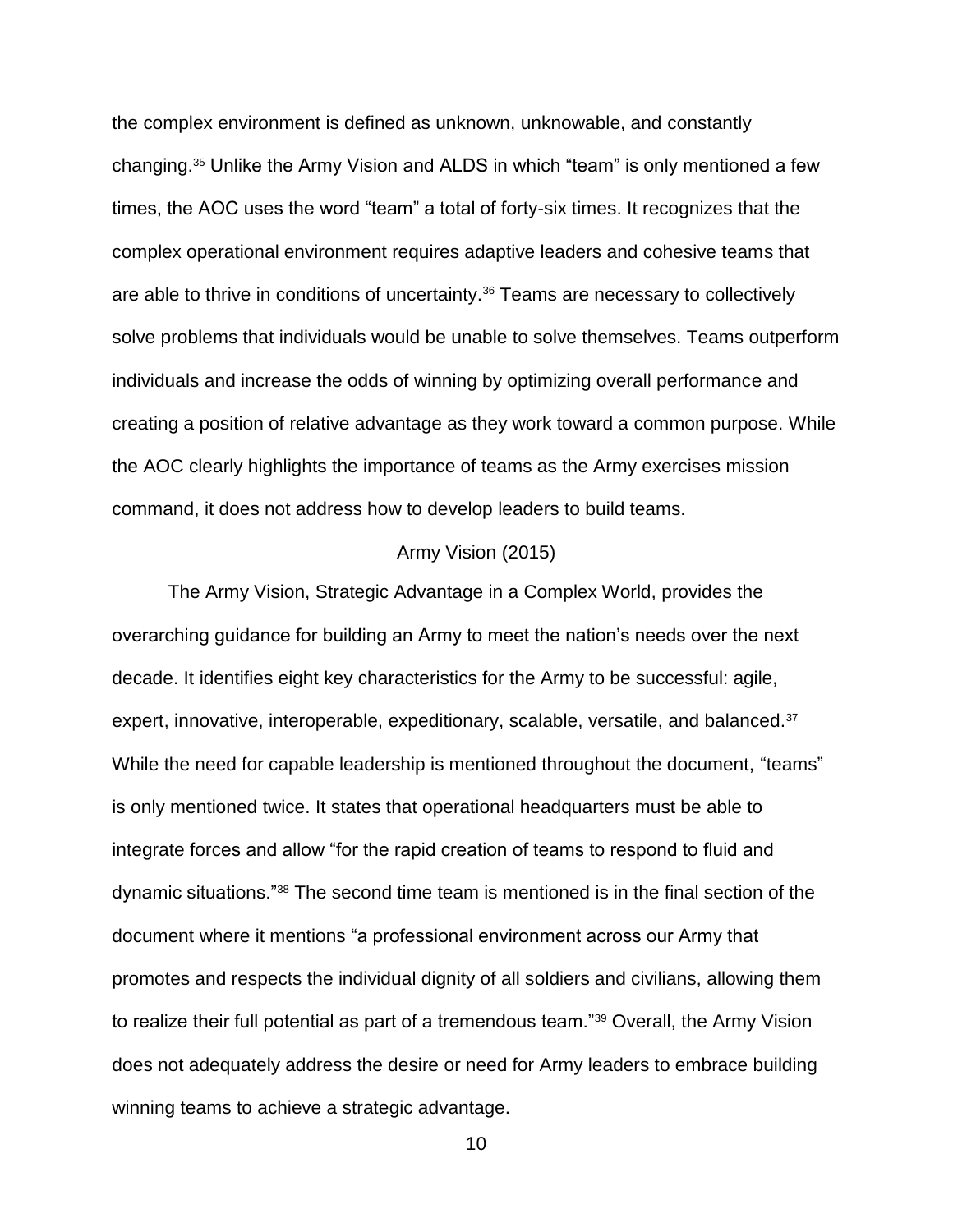Army Doctrinal Publication (ADP) 6-0, Mission Command (2012)

ADP 6-0, *Mission Command*, specifically addresses the importance of developing cohesive and effective teams. One of the three primary tasks for commanders is to "develop teams, both within their organization and with the joint, interagency, and multinational partners."<sup>40</sup> Teams and teamwork are critical to the success of the mission command system and underpins how mission command is to be exercised in order to achieve unity of effort. People are the most valuable resource, but their value should be measured not in their individual accomplishments, but in their ability to build effective teams that can collectively accomplish the toughest missions. Mastering your basic individual warrior skills is an important baseline for success, but winning requires more. ADP 6-0 provides great advice on how to develop teams by developing mutual trust, creating shared understanding, and creating a positive command climate that encourages initiative, fosters collaboration, and dialogue to promote unity of effort.<sup>41</sup>

Army Doctrinal Publication (ADP) 6-22, Army Leadership (2012)

ADP 6-22, *Army Leadership*, provides a clear description of leadership and what leaders are expected to be, know, and do. Even though it was published in August 2012, after ADP 6-0 *Mission Command*, it does not provide the same level of emphasis on developing cohesive and effective teams that our mission command doctrine demands. In the foreword General Odierno mentions the word "team" twice, but it only appears once more throughout the entire manual. He states, "being a leader is not about giving orders, it's about earning respect, leading by example, creating a positive climate, maximizing resources, inspiring others, and building teams to promote excellence."<sup>42</sup> He expounds on this by specifying that leaders are to "build agile,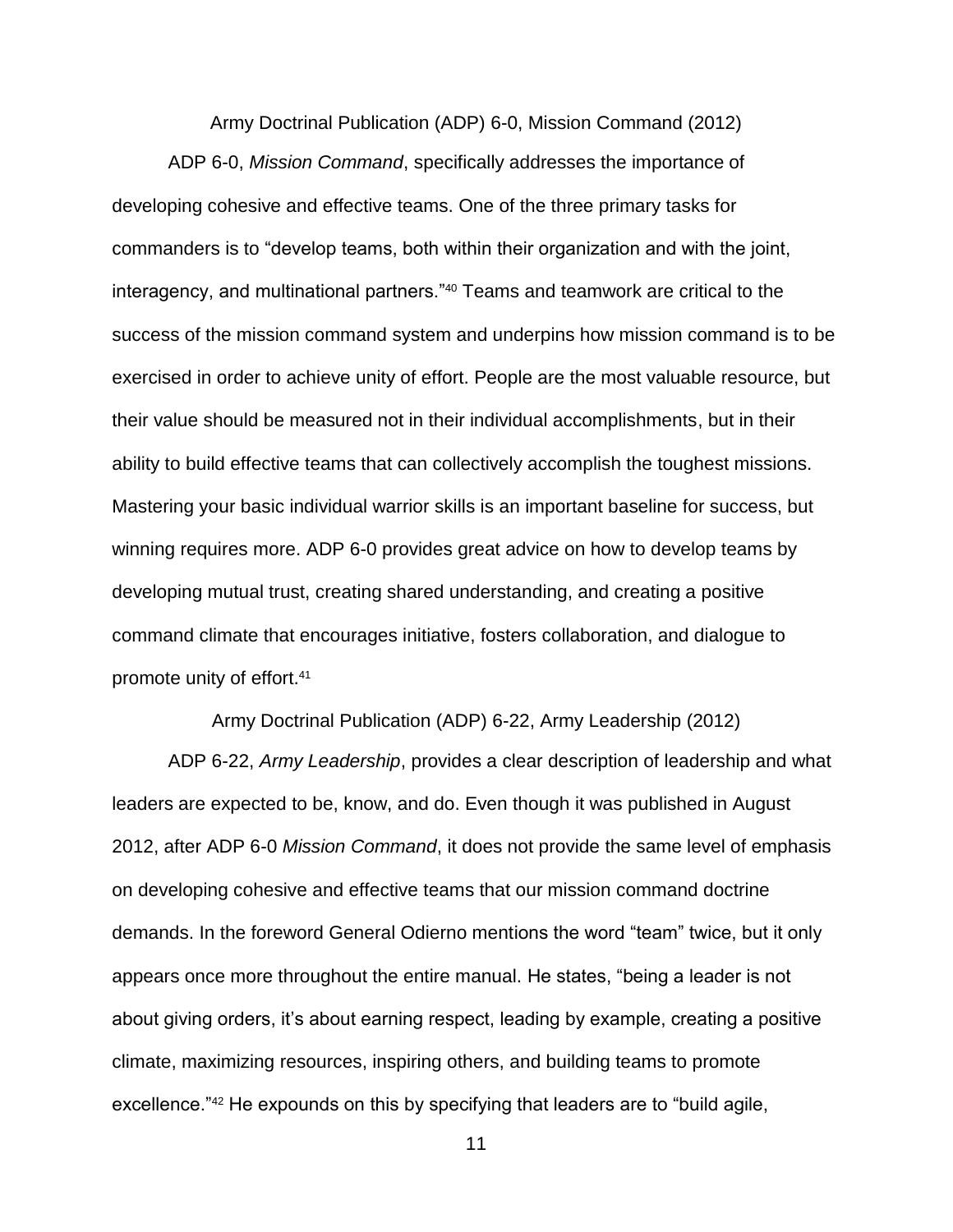effective, high-performing teams."<sup>43</sup> Overall, the Army's primary doctrinal manual on leadership is more focused on the individual leader than on how to build an effective team.

Army Doctrinal Publication (ADP) 7-0, Training Units and Leader Development (2012)

ADP 7-0 establishes the Army's doctrine for training units and developing leaders. It does a good job identifying the importance of both but again falls short on how to build an effective team and its relevance in creating a highly trained unit. It is possible to train units to a satisfactory level of competence on a myriad of collective tasks; however, simply conducting collective training does not guarantee that you are building a cohesive and effective team. Collective training is a task-focused event. To achieve something truly great, the leaders of an organization must be able to develop people within the unit to create high-performing teams. An effective team will operate to a higher standard than a unit that focuses merely on tasks and be more prepared to handle the future security environment challenges.

After researching Army strategic leader development documents, my assessment is that the Army probably understands and conducts leader development better than most large organizations. Nevertheless, it is also clear that the Army can do better in articulating how to develop and build teams. Current leader development guidance and doctrine covers just about every skill and attribute necessary in Army leaders and reflects a noticeable increase in the value of teams. However, only ADP 6-0 offers any real advice on how to develop leaders to build effective teams.

# Building Winning Teams

When General Mark Milley assumed responsibility as the 39<sup>th</sup> Chief of Staff of the Army in 2015, he identified readiness as the Army's number one priority.<sup>44</sup> This was a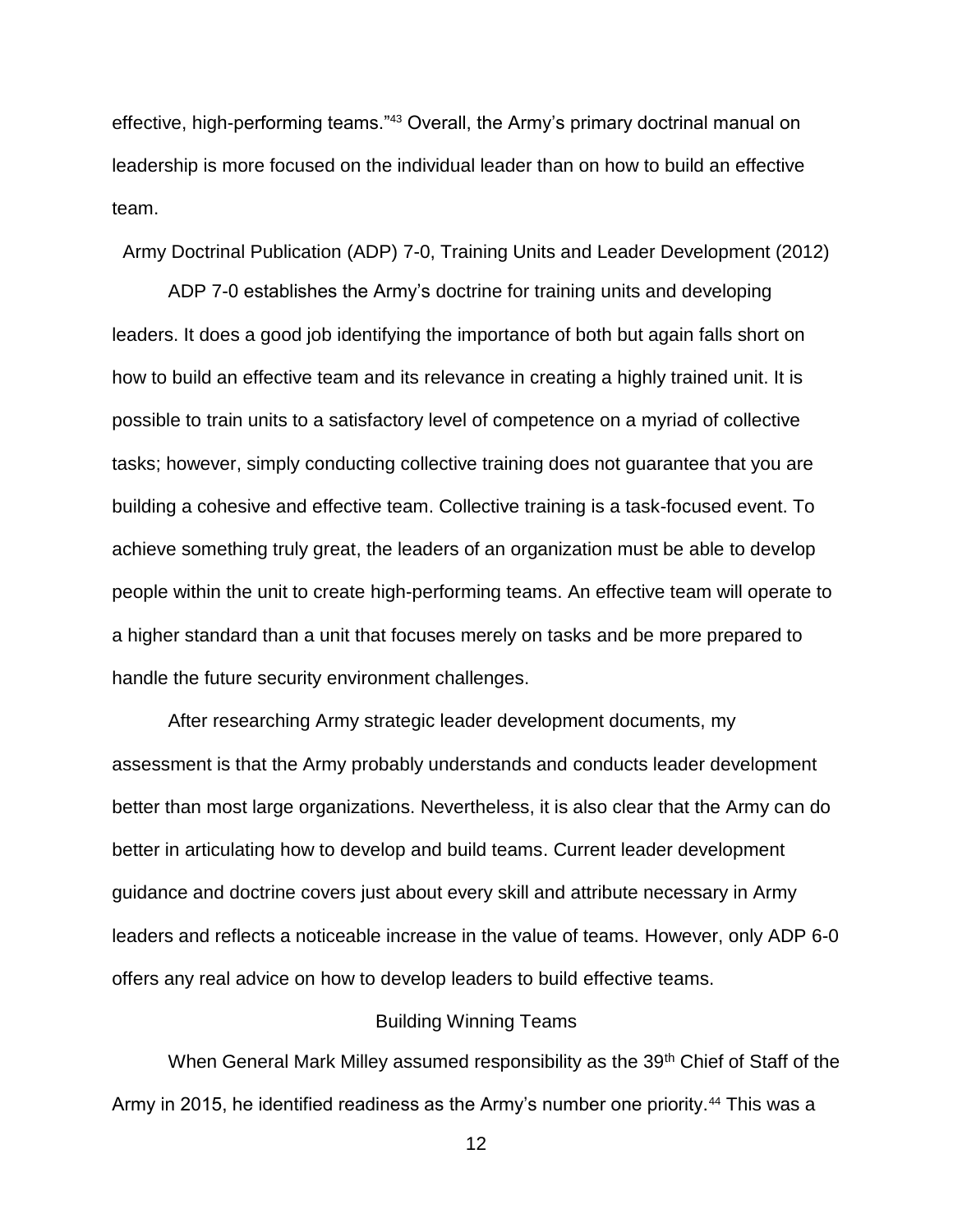departure from the previous Chief's number one priority – leader development.<sup>45</sup> While both priorities are critically important to creating the best possible Army, readiness seems to reflect more of a collective (or team) aspect, while leader development implies a greater emphasis on the individual.

There are countless leadership experts with extensive research on great leaders and the significant value of teams. The importance of developing top-notch leaders in the Army is well documented. Research also shows that teams hold greater potential than groups of individuals trying to work together. A great leader can synchronize the efforts of a team to produce a synergistic effect that is far greater than the contributions of each individual. Building winning teams is multifaceted and requires growing effective leaders, creating a positive command climate, and a greater focus on the team rather than the individual, all of which are now examined to provide greater insights for Army leaders.

#### Effective Leadership

Effective leadership is the key ingredient in determining if a team becomes a winning team. "People are the basis of all military organizations, and military operations occur as human interactions."<sup>46</sup> Winning teams are developed through trust, effective communication and interpersonal relationships. Leaders influence their organizations to accomplish the mission, share in their hardships, and take care of their soldiers. Leaders must be empowered to make decisions, given the opportunity to make mistakes, and valued for their contributions. Members of an organization are far more likely to give their absolute best effort if they are truly invested in the team, its direction, and where their voice is heard and valued.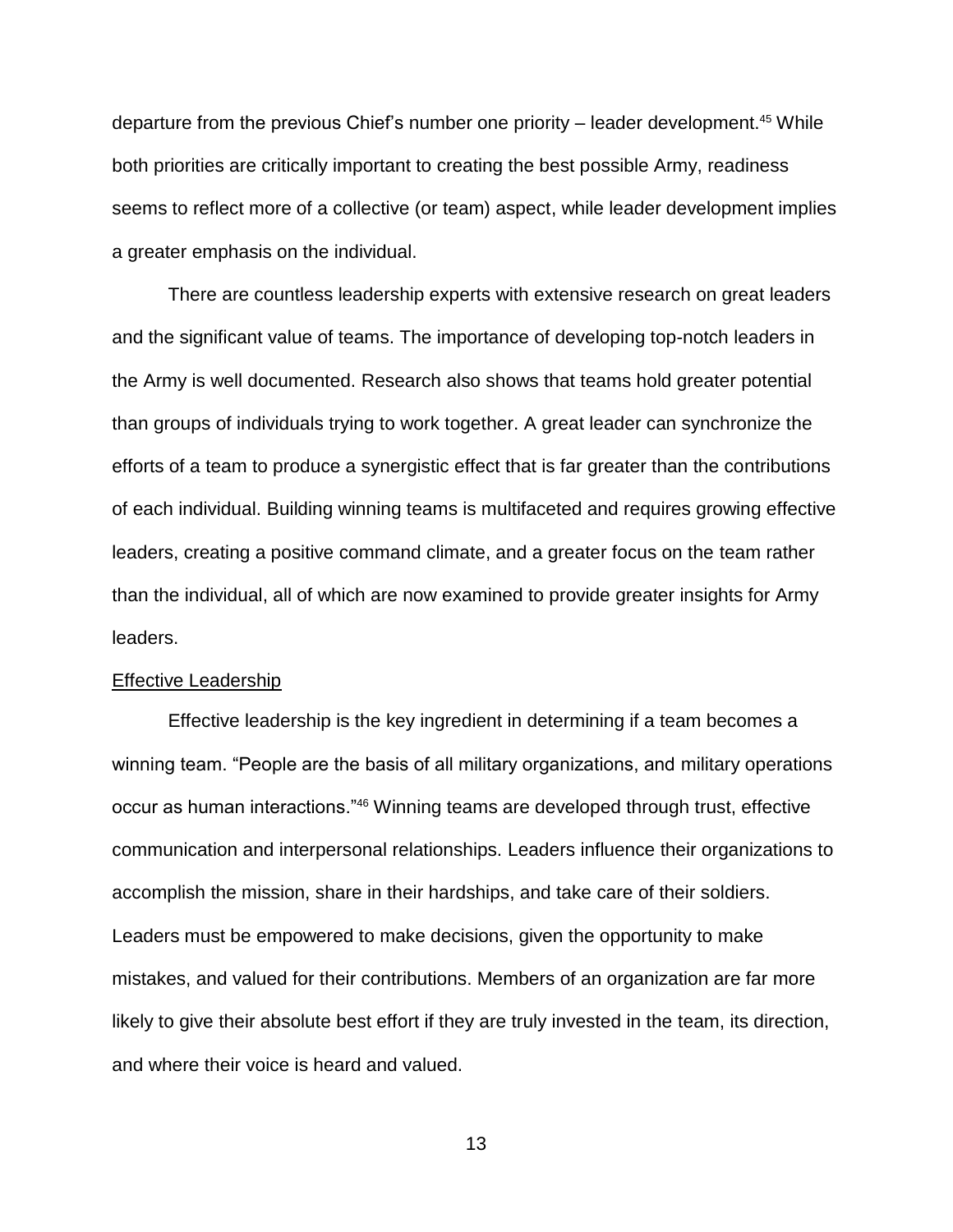According to Daniel Goleman, an internationally known psychologist, the fundamental task of leaders is to create positive feelings in those they lead in order to bring out their best performance.<sup>47</sup> This works by appealing to people's emotions. According to Goleman, the most effective leaders share one critical bond; they all have a high degree of emotional intelligence.<sup>48</sup> Emotionally intelligent leaders develop a great sense of their own capabilities, limitations, and exercise initiative to achieve their goals. They also have a tremendous understanding of their subordinates and take the time to develop a true relationship with them. Without emotional intelligence a person can be extremely smart and highly trained but will not be an effective leader.<sup>49</sup>

A 2010 study on leadership lessons at division command level corroborates this argument. The findings suggest that the single most differentiating factor between effective and ineffective leaders is interpersonal skills.<sup>50</sup> The findings also determined that even though intellectual competence was essential, cognitive abilities did not significantly influence whether a leader was considered effective or not.<sup>51</sup> This is significant to the Army and its approach to leader development. My assessment is that the Army puts a tremendous amount of effort into training and educating leaders but does not spend nearly as much time coaching and teaching emotional intelligence and interpersonal skills as a core skill.

Effective leaders often vary in their approach but tend to share many common traits. In the book *On Becoming a Leader*, Warren Bennis submits that the best leaders have a guiding vision, passion for the job and the people, curiosity, daring, and integrity that forms the basis for trust.<sup>52</sup> According to Bennis, the underlying issue in leading is trust to not only get people on your side but to have them remain there as well.<sup>53</sup> In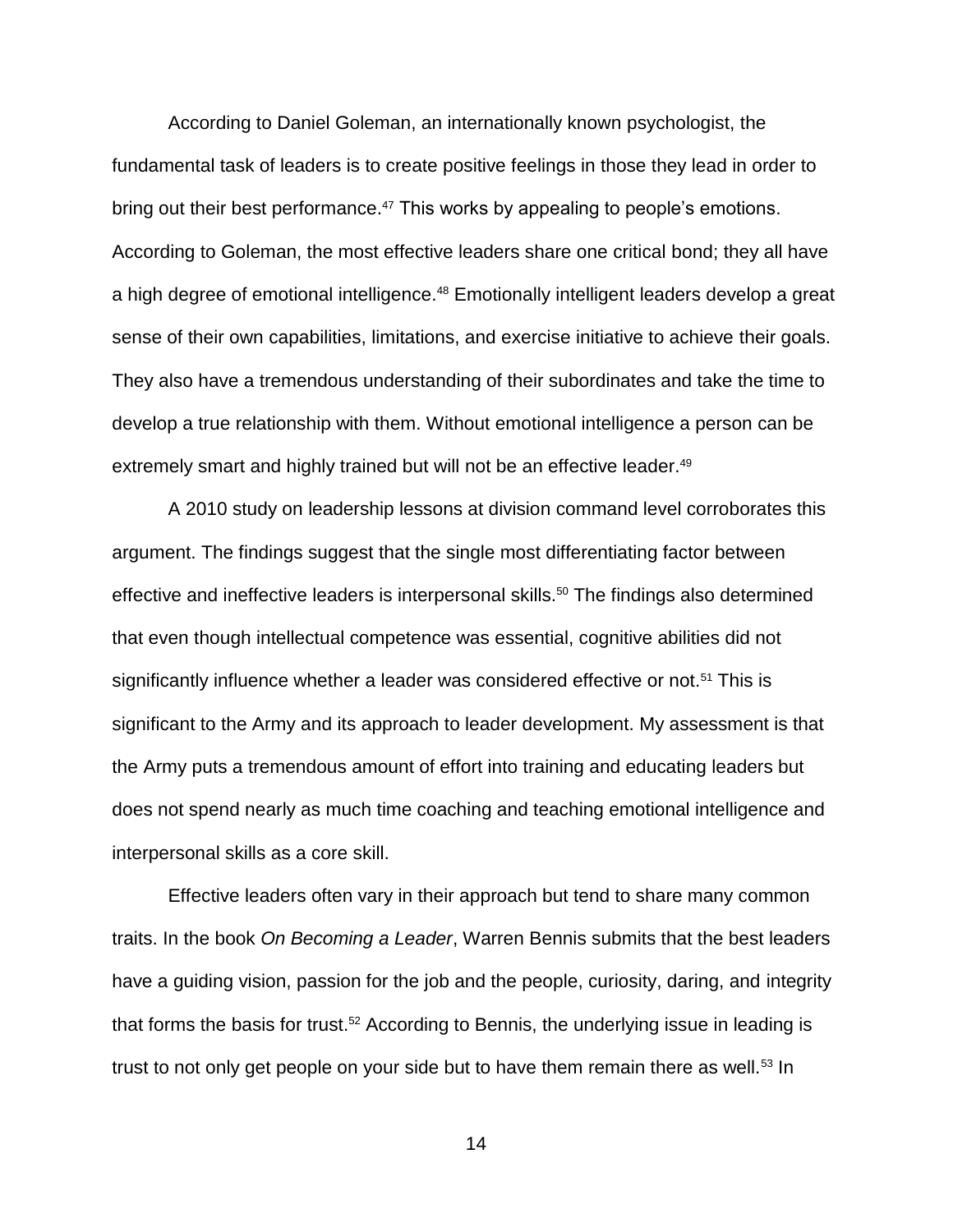*Better Under Pressure*, Justin Menkes believes that the three most important traits to get the best out of people are realistic optimism, subservience to purpose, and finding order in chaos.<sup>54</sup> In *Positive Psychology at Work*, Sarah Lewis believes that positive leadership is authentic leadership, defined as being confident, hopeful, optimistic, resilient, transparent, ethical, and future oriented.<sup>55</sup> Others, like McCann and Selsky, state that agility and resiliency are two critical attributes for attaining superior performance during turbulent times.<sup>56</sup> They expound on this by determining five critical capabilities to build agility and resiliency, which are being purposeful, aware, action oriented, resourceful, and networked.<sup>57</sup>

The 2014 CASAL findings identified seven factors that best determine whether an Army leader is considered effective. They are "leading others, building trust, demonstrating sound judgment, developing others, leading by example, demonstrating confidence and composure, and creating a positive environment."<sup>58</sup> One could argue that only demonstrating sound judgment and demonstrating confidence and composure are individual type factors, while the other five are based on interactions between a leader and subordinate element all of which are related to building teams. The mission needs to come first, but the people must always be treated with dignity and respect to realize their full potential. There are strong analytical relationships between perceptions of leader effectiveness and the leader's ability to build trust and exercise mission command.<sup>59</sup> Establishing a positive command climate in which the organization's members can thrive cannot be understated.

#### Positive Command Climate

Creating a positive command climate is essential in developing a high performing, winning team. A command climate is based on how members feel about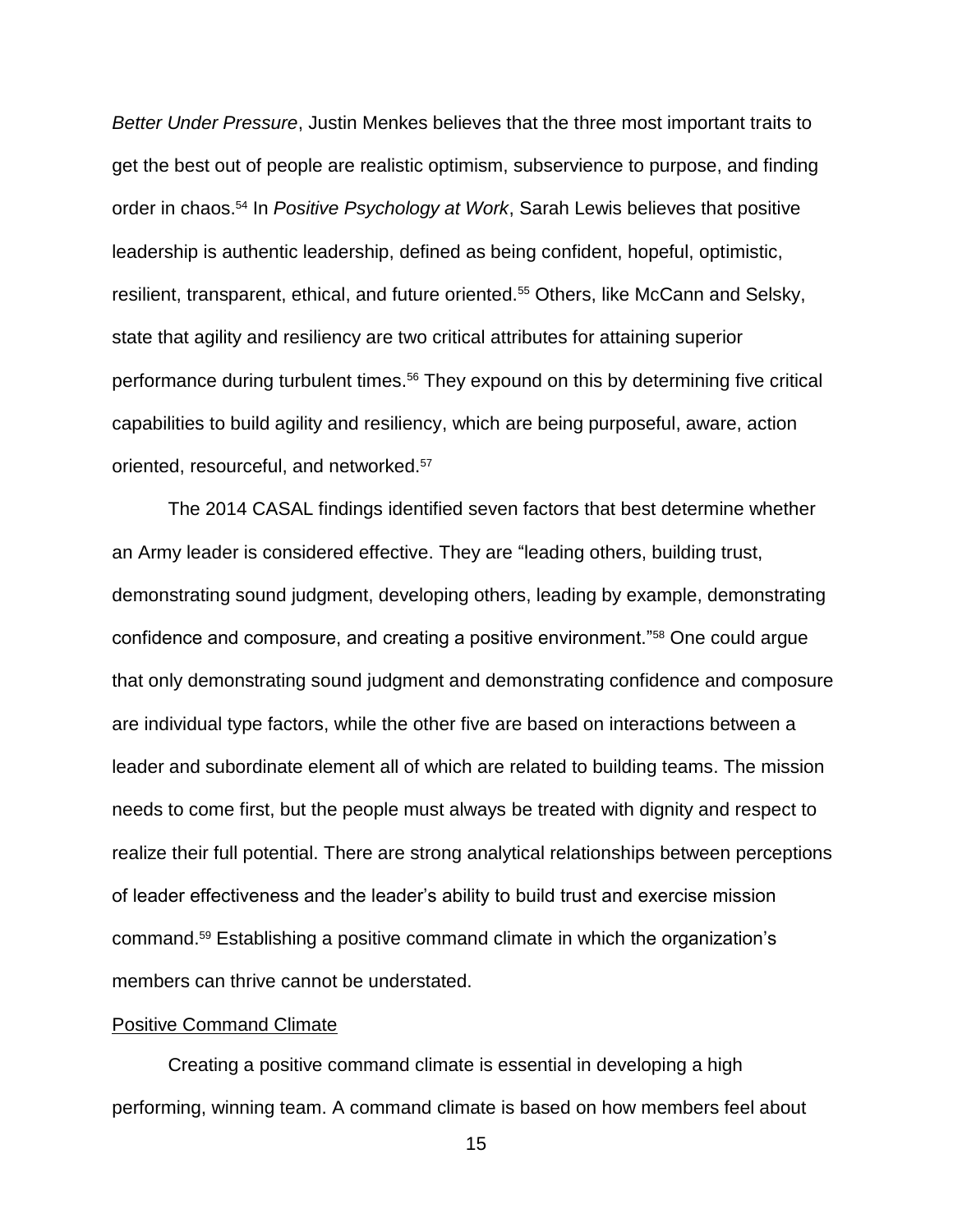organizational factors such as "job performance expectations, fairness of rewards and punishment, flow of communication, care for subordinates, and the example set by the organization's leaders."<sup>60</sup> The climate is often viewed as the personality of the organization that can change based on the current leadership. Leaders can have an immediate impact on the command climate of a unit based on their behavior, how they interact with others, and the tone they set.

Command climates can either set the unit up for success or doom it to mediocrity or even failure. Studies have affirmed a strong correlation between the quality of organizational climate and unit productivity.<sup>61</sup> Individuals want to be part of the team, to be challenged, and to contribute to the organization's success. Climate affects motivation, work effort, work quality, commitment, and the trust and confidence that soldiers have for their leaders. While retention of talented leaders is an enduring issue for the Army, maintaining a positive command climate goes a long way in retaining the most talented leaders and building effective teams.

AR 600-20, *Army Command Policy*, charges commanders with the responsibility for establishing a positive climate, developing disciplined and cohesive units, training and professional development of their soldiers, and caring for their well-being.<sup>62</sup> Company level commanders are required to administer a command climate survey within 30 days of assuming command, again at six months, and annually thereafter.<sup>63</sup> However, the survey is not required for commanders above the company level like battalion and brigade level commanders. This poses a slight risk since some leaders with poor command climates do manage to make it to senior grades. Battalion and above Army leaders have greater autonomy to take action and often experience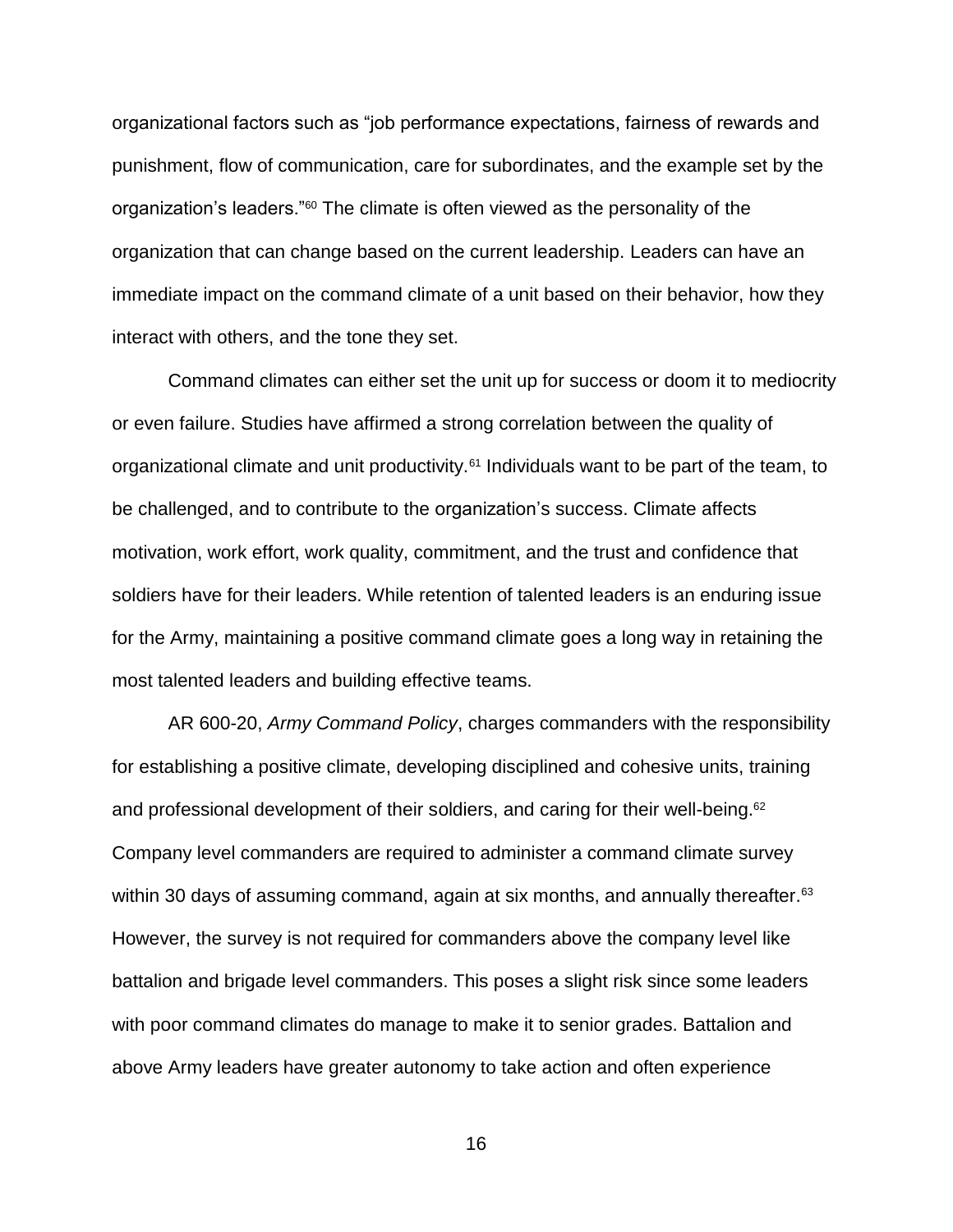increased levels of pressure to succeed. Assessing their command climates seems reasonable to hold them accountable in some measure for maintaining a positive command environment as well. Recent history is wrought with examples of senior leaders losing their way. It is far better for the Army to identify potential leadership issues in battalion and brigade commanders before they are given even greater influence over a significant amount of people.

There are strong relationships between having a positive command climate and being able to effectively implement the mission command philosophy within your organization. LTG H.R. McMaster suggests there are four key continuities in the nature of war; war is political, uncertain, human and a contest of wills.<sup>64</sup> Consequently, human interactions play a critical role in the conduct of war. Treating people with dignity and respect and taking care of them directly affects their feelings toward the organization. A positive command climate facilitates team building, encourages initiative, fosters collaboration, and creates mutual trust and understanding among the organization. $65$ These desired effects are also guiding principles of the mission command philosophy.

Creating a positive command climate is accomplished through a number of different methods all working together to shape how members feel about the organization. Successful organizational climates have leaders who exhibit concern for the welfare of subordinates and set the example in competence, character, and commitment. They set high performance standards, communicate effectively, empower subordinates, and work toward the accomplishment of shared team goals.<sup>66</sup> Leaders create conditions where subordinate input is valued, there is freedom to take the initiative and make honest mistakes, and honest feedback is provided to develop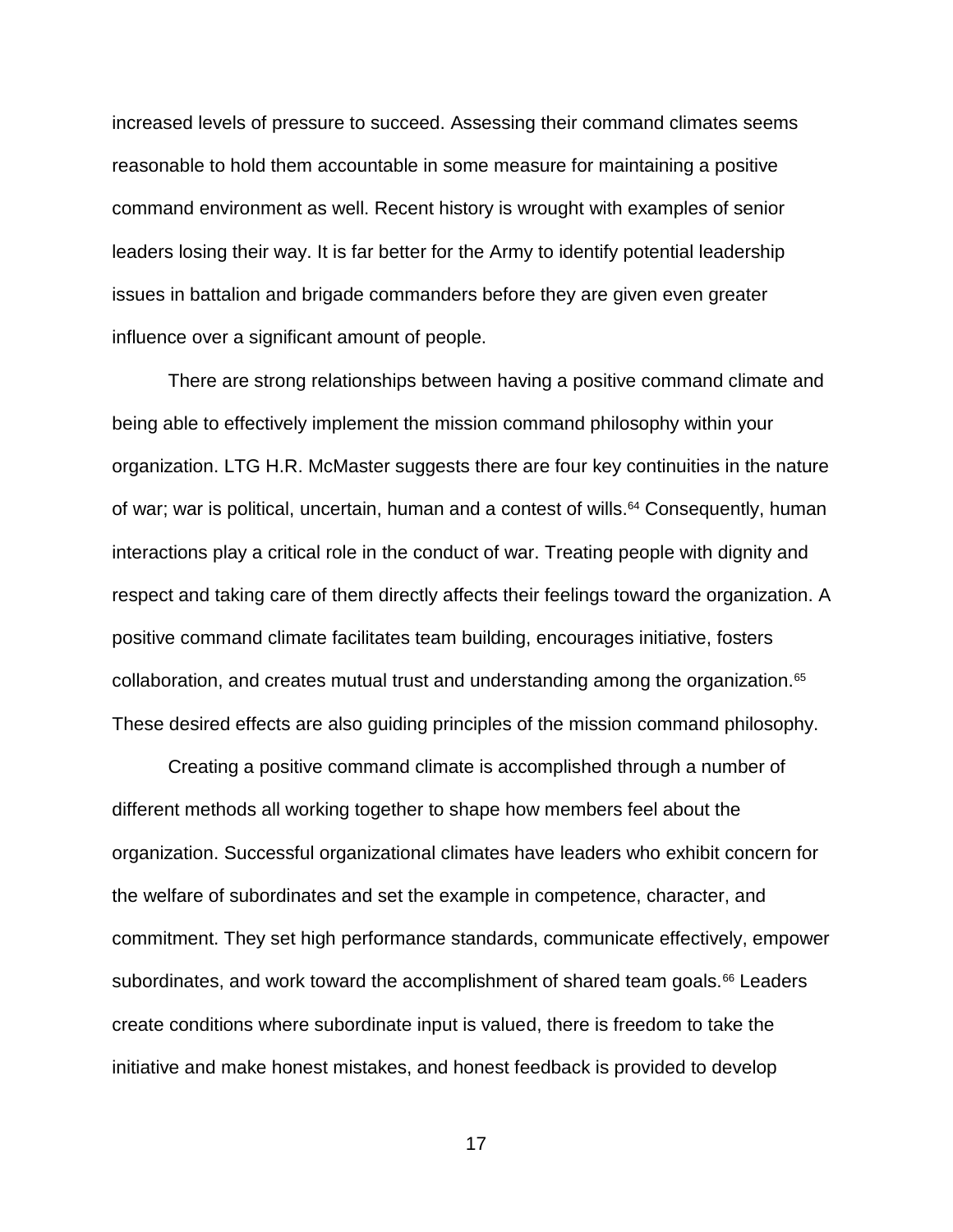leaders.<sup>67</sup> Good climates normally have disciplined, cohesive teams and trusted leaders.<sup>68</sup>

Another interesting method to create a positive command climate and a constructive work environment is the idea of using positive psychology. Do the team members focus on the positive aspects of the organization and seek to proliferate the good stuff, or does it focus primarily on preventing bad things from happening? Most people have been around leaders that always think the sky is falling. There are also the ones that tend to harp on the bad things or complain about everything that is happening in the organization. They often have a long list of people to blame for these shortcomings like the previous chain of command, the ineptitude of their leaders, or the deficiencies in their subordinate leaders. Nevertheless, taking stock of the positive aspects of your team can pay tremendous dividends. Recent studies have shown that positive organizational behavior generates positive emotions among its members that leads to higher levels of performance than those that focus on the organization's weaknesses.<sup>69</sup> Building a positive command climate is about bringing out the best possible performance of your team. Positive leadership that values the organization's members, communicates effectively with them, and build relationships of trust, unlocks the true potential of the team and its members.

#### Team Focus rather than Individual Focus

According to LTG Robert Brown, Commander of the U.S. Army Combined Arms Center, the Army's success hinges on the ability of our leaders to build effective teams.<sup>70</sup> With a reduction in manpower and increasing fiscal constraints, the Army must make the most out of available resources. Leader development is critical to the Army; however, there is still a small population of leaders that do not understand the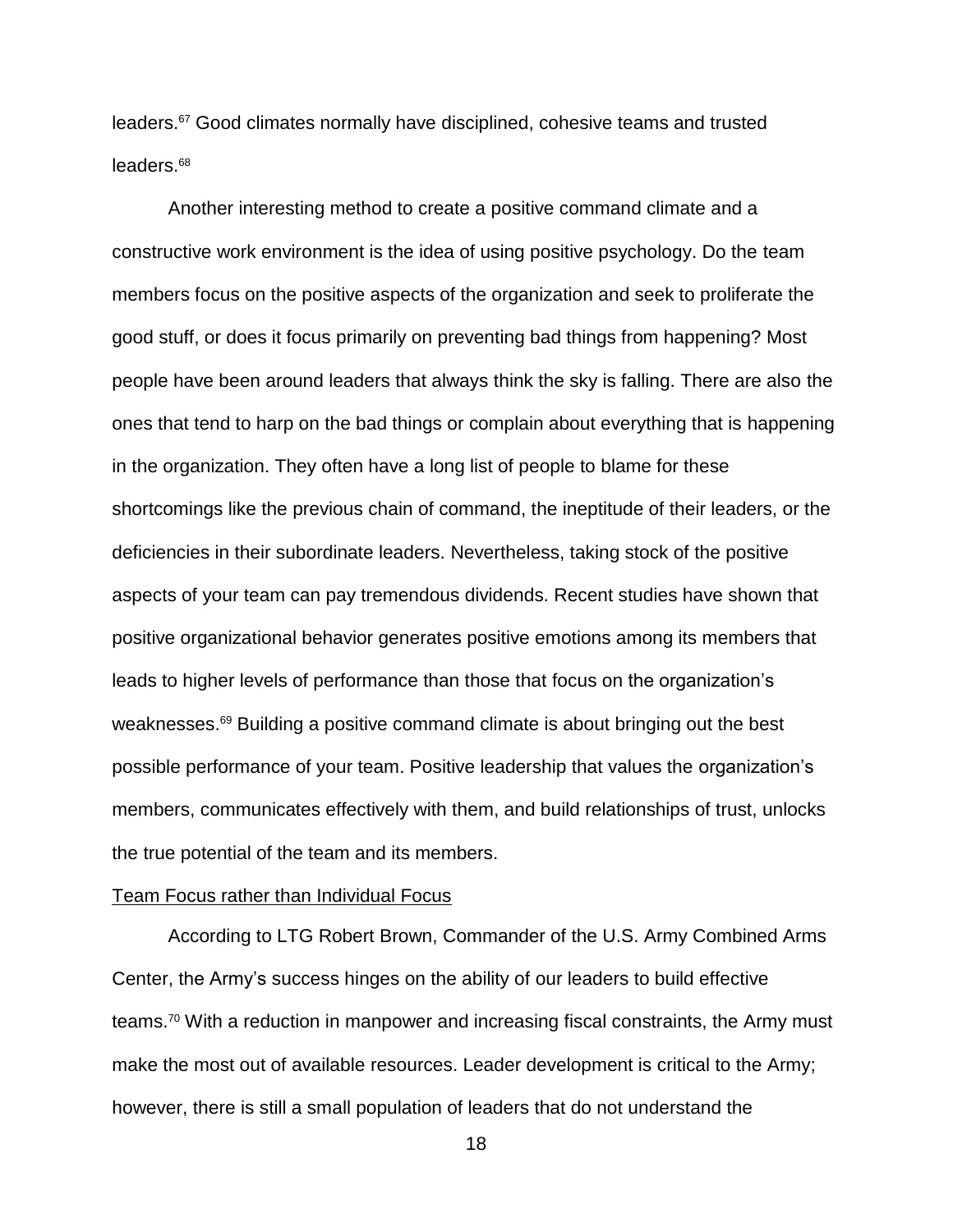leadership skills required to build an effective team. It is false to assume that since the Army organizes its people into units that they are automatically a cohesive team.<sup>71</sup> Teams are much trickier to build and maintain due to powerful but delicate team dynamics.<sup>72</sup> Teams require a lot of effort to build and consistent leadership to sustain. Evidence shows that teams outperform individuals and groups, especially when performance requires multiple skills, judgments, and experiences.<sup>73</sup>

Team leadership skills are not exactly the same as basic leadership competencies.<sup>74</sup> Leading teams requires a greater emphasis on people-focused behaviors to manage team dynamics, appeal to emotions, and strengthen relationships. Creating and maintaining an effective team is hard work because success depends on everyone working together to achieve a common goal. Leading teams requires significantly more time and personal investment in developing others. "Great leaders seek to fulfill their own potential but equally seek to fulfill the potential of those who work for and with them." 75

In the book *The Wisdom of Teams*, Jon Katzenbach discusses the true potential of teams to increase performance. During extensive research he discovered key lessons about teams and team performance that are summarized below:

- 1. Significant performance challenges energize teams;
- 2. Organizational leaders can foster team performance best by building a strong performance ethic with clarity of purpose and goals;
- 3. Self-preservation and individual accountability can work counter to team performance;
- 4. Discipline both within the team and across the organization creates the conditions for team performance.<sup>76</sup>

Steve Buchholz and Thomas Roth, in *Creating the High Performance Team*, took

a hard look at what constitutes a successful team and the skills needed to build them.

They argue that effective teams have strong leadership, positive work cultures,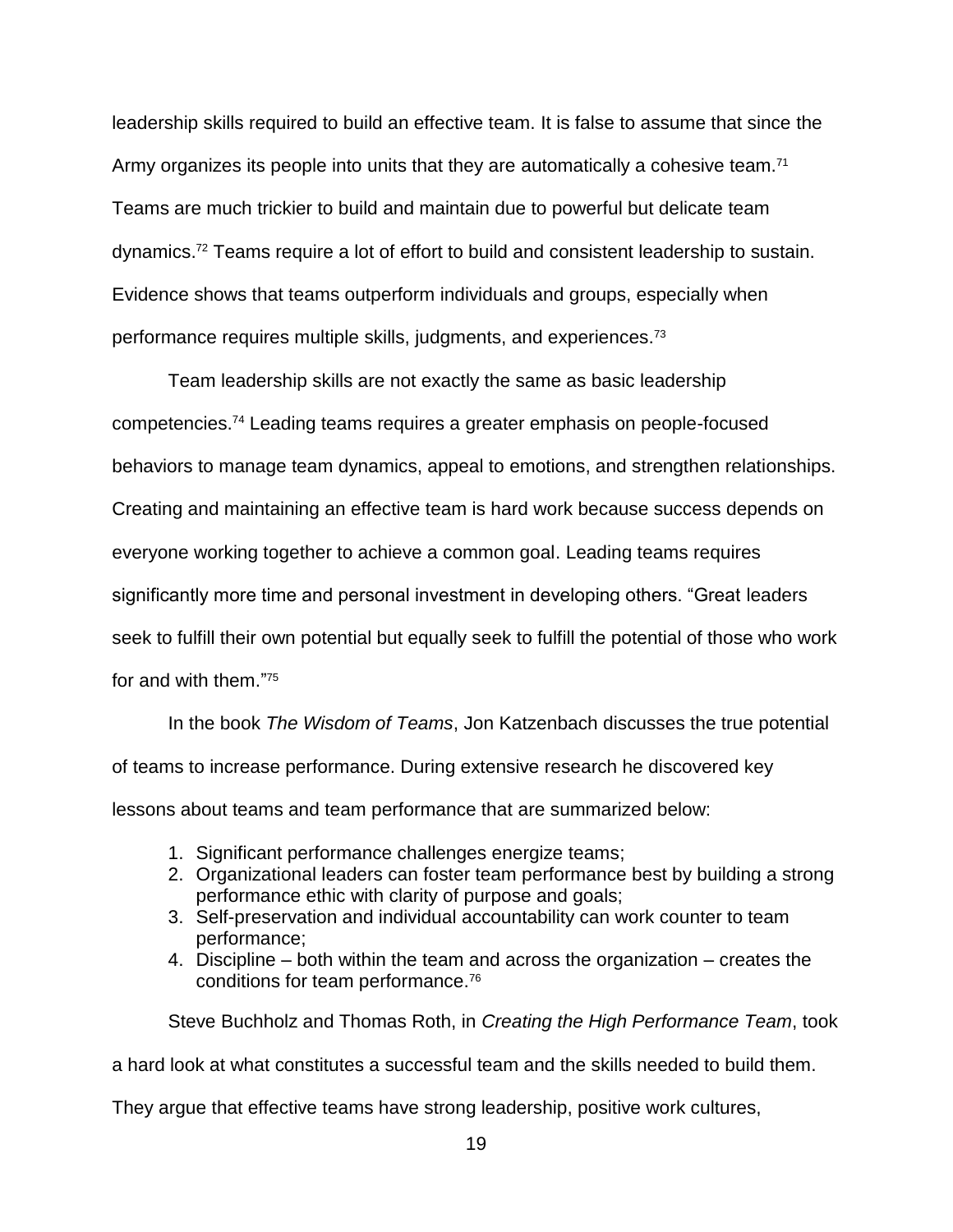alignment of purpose, and are characterized by good communication, trust, and commitment to achieve group synergy.<sup>77</sup> It is not only the individual abilities of each person that counts, but their work as a team to achieve results. The combination of these efforts creates synergistic effects, defined as the "simultaneous actions of separate entities which together have greater total effect than the sum of their individual effects."<sup>78</sup> This is not a new phenomenon, but it does not seem to be the norm either. Too often groups fail to achieve a true team dynamic and realize their full potential. Even though Army leaders are not afforded the opportunity to select the members of their team, they have a duty to develop a team that is able to achieve results and accomplish the mission.

My research identified that effective leaders and teams are focused on trust, commitment, purpose, and communication. Across the board experts agree that trust among the members is a basic necessity in effective teams. "Trust tends to be greater in units where standards are upheld, where unit members are empowered to make decisions pertaining to their duties and are allowed to learn from honest mistakes."<sup>79</sup> The best teams also demonstrate a high degree of commitment to one another and the mission. A critical requirement for a great team is to share a common purpose that drives the team's efforts. And lastly, open and effective communication is a key component to foster high performance. It was extremely interesting to note that people who experience both job satisfaction and open communication perform the best, but even people who are dissatisfied with their job perform better given the opportunity to openly communicate about their complaints.<sup>80</sup>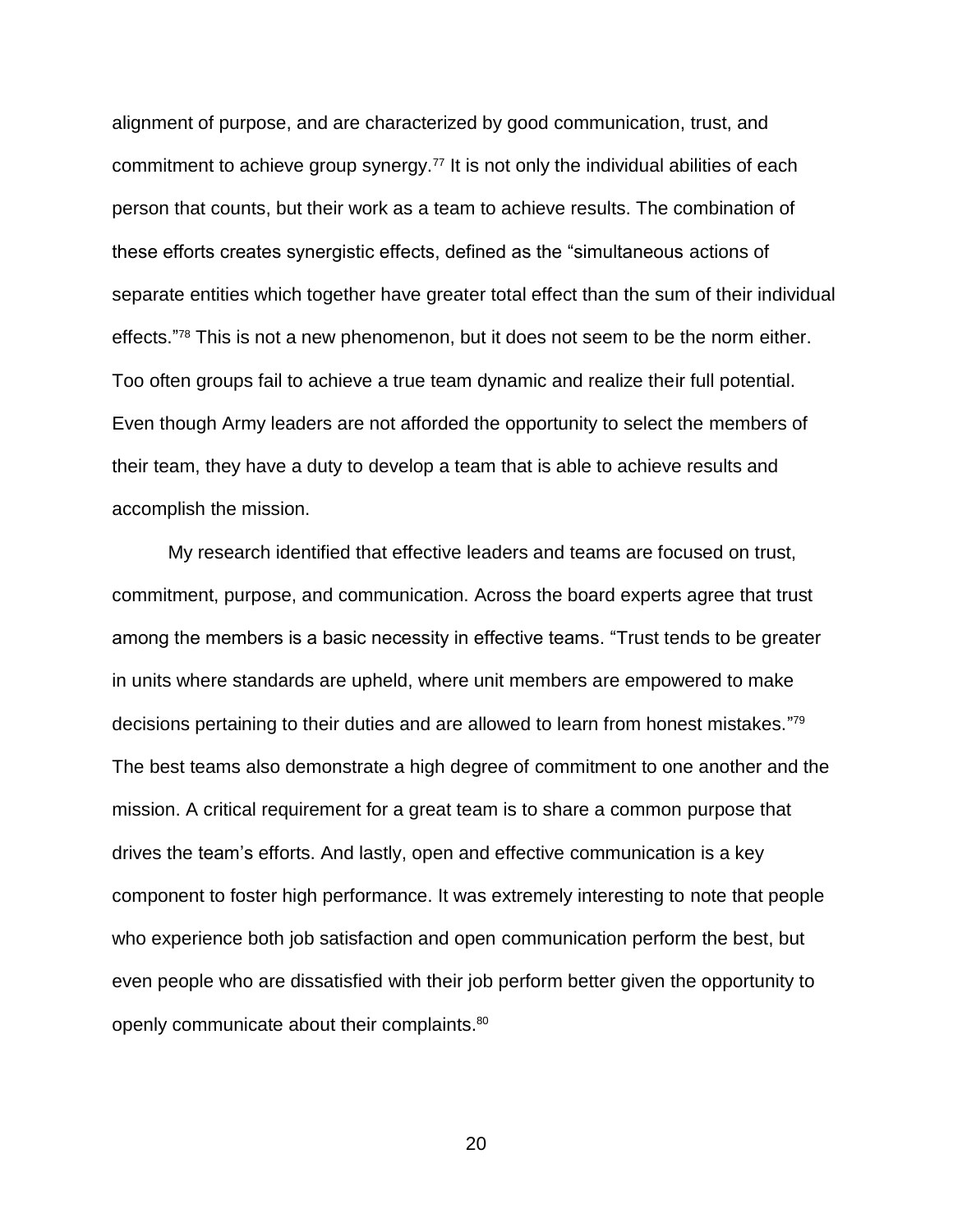#### Recommendations

To develop the next generation of leaders to win in a complex world, the Army must focus more effort on building winning teams. Creating an effective team requires greater time and efforts to develop trust, commitment, communicate effectively, and achieve alignment of purpose. While the importance of teams and leading teams is much more recognized in recent doctrine, the Army must bridge the gap in practice to realize their full potential. The strategic environment requires trained, ready, and effective teams that are able to synchronize their efforts in order to win in a complex world. Therefore, I propose the Army consider making changes to its command climate policy, leadership doctrine, and self-assessment program.

#### Command Climate Policy

The Army should change AR 600-20, *Army Command Policy*, to require unit command climate surveys at the Brigade and Battalion level. A positive command climate sets the conditions for high performance by individuals, leaders, and teams. Climate affects every aspect of a soldier's attitude and behavior, which is directly related to building effective teams. To ensure this happens, the Division Commander should review Brigade and Battalion command climate surveys at six-month intervals during their command tour of duty. The survey should focus on the Brigade and Battalion Commander's rated population to include down to Company level for Brigade Commanders and platoon level for Battalion Commanders. While this survey will not directly feed the Officer Evaluation Report, the Division Commander should consider it as another important data point in their overall performance counseling. If nothing else, this type of survey could potentially work to cull out the worst leaders that inhibit building effective teams.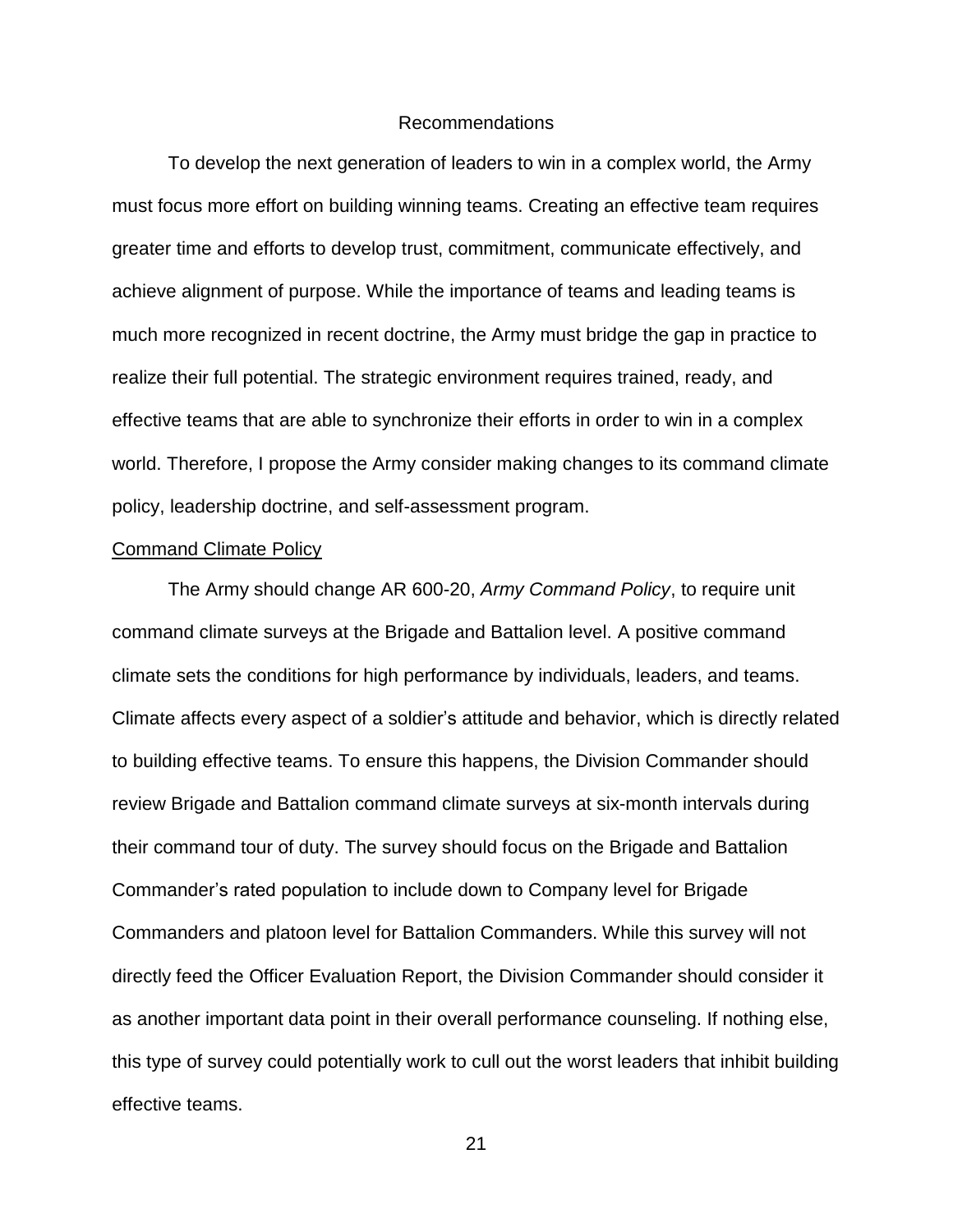#### Leadership Doctrine

The Army should update ADP 6-22, *Army Leadership*, by adding a section on those needed attributes and competencies for effective teams and modifying the Leader Requirements Model (LRM) to convey the increased focus on building winning teams. The Army's primary doctrinal manual on leadership does not adequately address the essential leadership skills needed to build effective teams. Adding a section in this manual on team leadership that addresses specific team leadership attributes and competencies would provide this emphasis and more closely nest with the mission command philosophy.

Leadership attributes are characteristics internal to the leader. Under the "intellect" column in the attributes section, add emotional intelligence. As discussed, research shows that emotionally intelligent leaders are successful because they develop a tremendous self-awareness, understanding of their subordinates, and ability to exercise initiative to achieve their goals. The leadership competencies are the groups of related actions that the Army expects leaders to do. Since leading teams is an action, the following changes need to be made to the model's competency portion. Under the "leads" column, change the second bullet to read "builds mutual trust". Under the "develops" column, add "builds cohesive teams, develops common purpose, and develops commitment." Under the "achieves" column, add "shared understanding and unity of effort". These changes provide greater emphasis on the essential leadership skills needed to build effective teams. The graphic that identifies these leadership attributes and competencies in ADP 6-22 and the recommended changes just discussed are portrayed in Figures 1 and 2.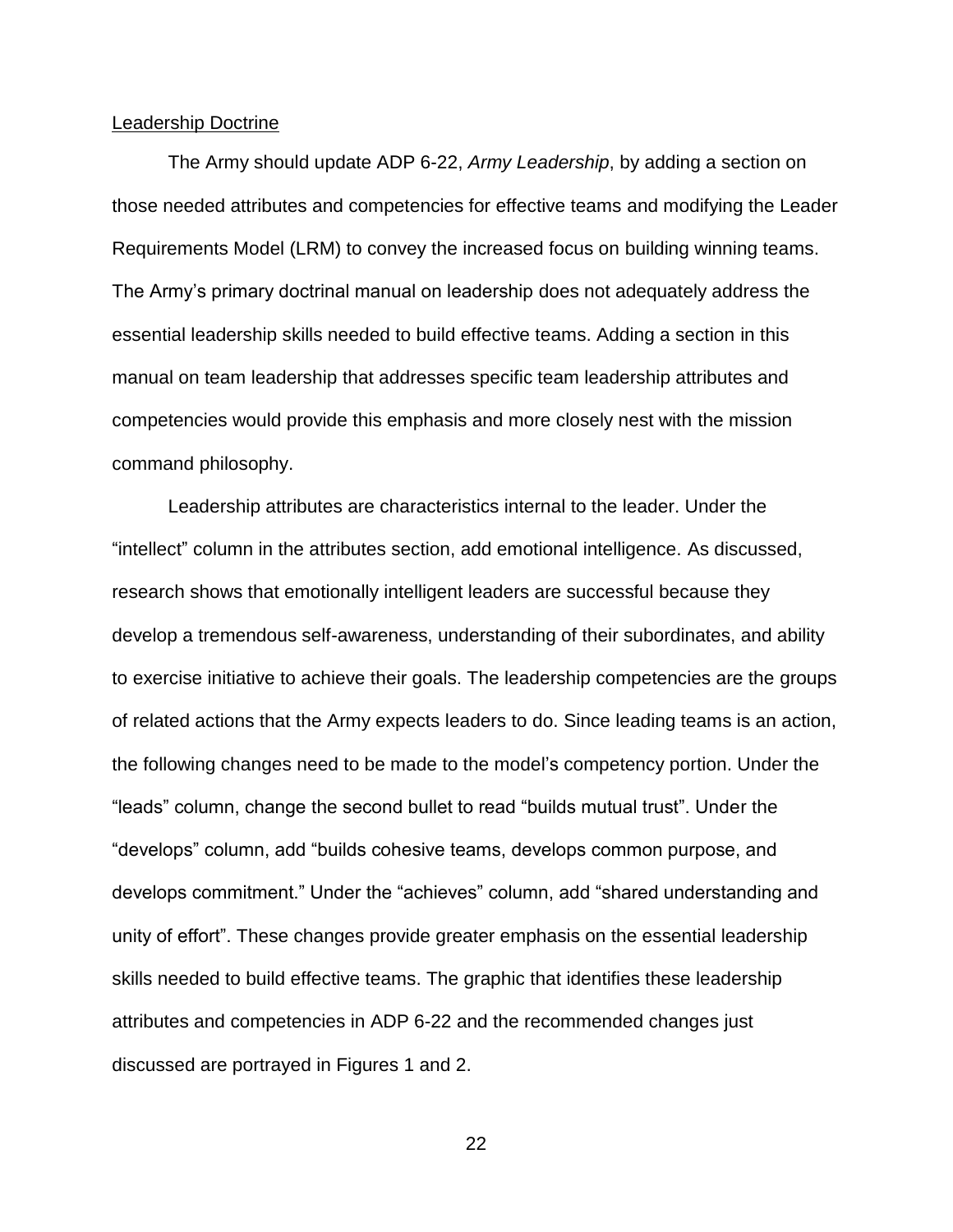# ATTRIBUTES (current)

**Presence** • Military and professional bearing

### **Character**

• Army Values

• Empathy

Ethos • Discipline

- Fitness
- Warrior Ethos/Service • Confidence
	- Resilience

# ATTRIBUTES (proposed)

#### **Presence**

• Army Values

**Character**

- Military and professional bearing
- -
- Warrior Ethos/Service **Ethos**
- Discipline

• Empathy

- Fitness
- Confidence
- Resilience

# **Intellect**

- Mental agility
- Sound judgment
- Innovation
- Interpersonal tact
- Expertise

# **Intellect**

- Emotional Intelligence
- Mental agility
- Sound judgment
- Innovation
- Interpersonal tact

• Gets results

• Expertise

Figure 1: Army Leadership Attributes<sup>81</sup>

# COMPETENCIES (current)

**Develops** 

# **Leads**

• Leads others

#### • Creates a positive environment/

- Builds trust
- Prepares self
- Develops others
- Leads by example

**Leads** 

• Extends influence beyond the chain of command

• Extends influence beyond the chain of command

• Stewards the profession

Fosters esprit de corps

• Communicates

• Leads others • Builds mutual trust COMPETENCIES (proposed)

• Creates a positive environment/ Fosters esprit de corps • Builds cohesive teams

• Prepares self & develops others

# **Develops**

# **Achieves**

- Gets results
- 
- 
- 
- Leads by example • Communicates
- Develops commitment
- Stewards the profession

Figure 2: Army Leadership Competencies<sup>82</sup>

## Self-Assessment Program

Finally, the Army should consider developing an effective system to provide

professional feedback to Army leaders on their strengths and developmental needs.

Behavioral science research shows that successful leaders are self-aware, willing to

**Achieves** 

- 
- Shared
- understanding
- Unity of Effort
- Develops common purpose
-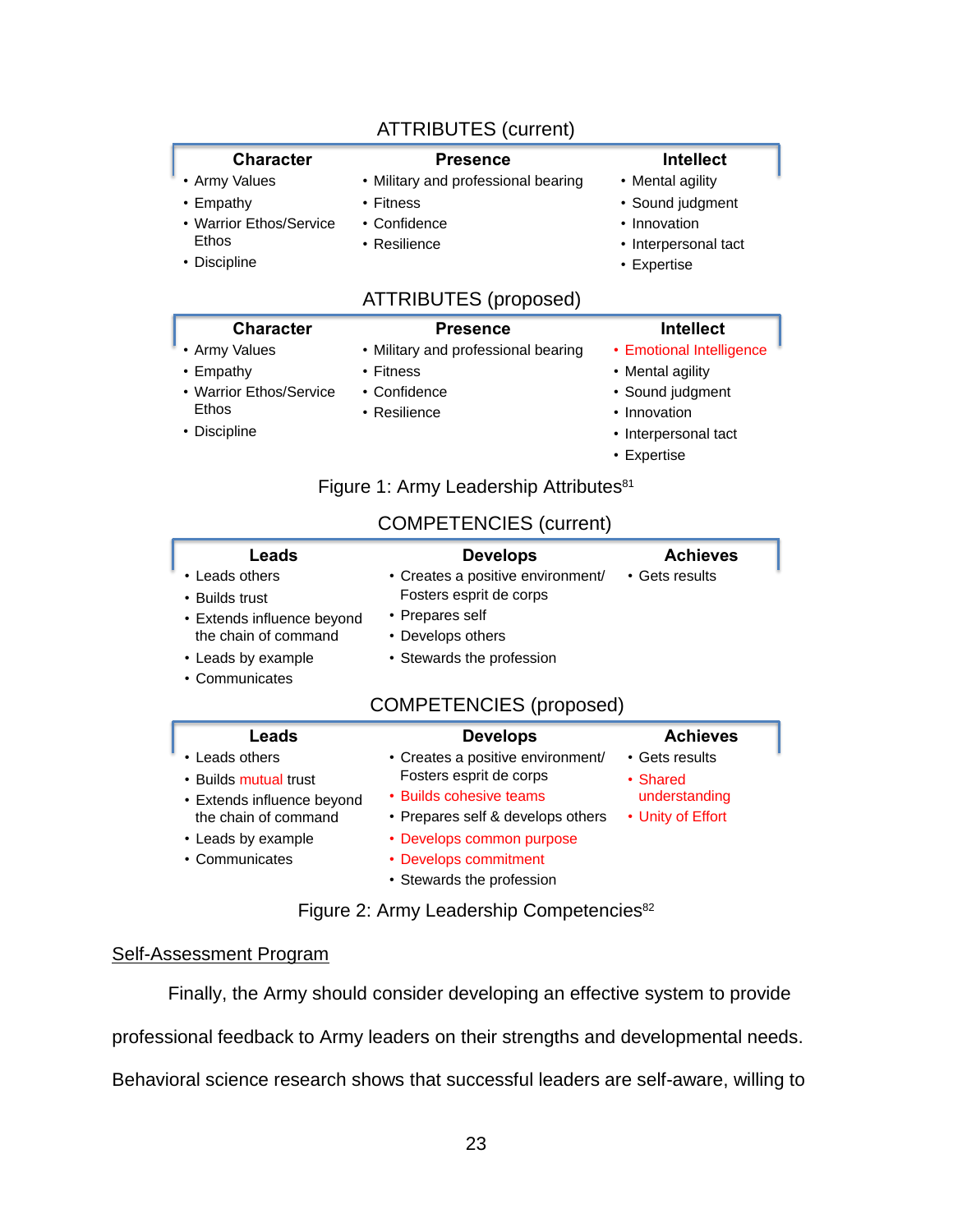consider other points of view, and open to new and different approaches to problem solving.<sup>83</sup> The Army's current MSAF360, Multi-Source Assessment and Feedback tool, provides leaders with some information to improve their self-awareness. However, the current system does not require leaders to receive professional coaching once they conduct the assessment. This is a vital component that significantly degrades the current system. Mandating that leaders conduct a follow-up session with a coach provided by the Center for Army Leadership (CCL), or hired as new positions at each Army installation, would significantly improve the current system. As a participant in the Center for Creative Leadership course in 2011, the most unique and beneficial portion of the curriculum was a personalized assessment of my leadership abilities by a professional coach. The feedback was based on a battery of self-assessment tests as well as surveys completed by superiors, peers, and subordinates. The Army should study the CCL course further and consider pursing this type of professional feedback for mid and senior grade officers who tend to get less and less constructive feedback over time.

### **Conclusion**

Winning in a complex world requires Army leaders that are able to harness the collective knowledge and power of teams to achieve success. Building winning teams requires growing effective leaders, creating a positive command climate, and placing a greater focus on the team rather than the individual. From a review of academic leadership concepts, effective leaders are focused on trust, commitment, purpose, and communication when developing quality teams. To better develop the next generation of Army leaders to build winning teams for a complex world, the Army should mandate command climate surveys at the Brigade and Battalion level; update ADP 6-22, *Army*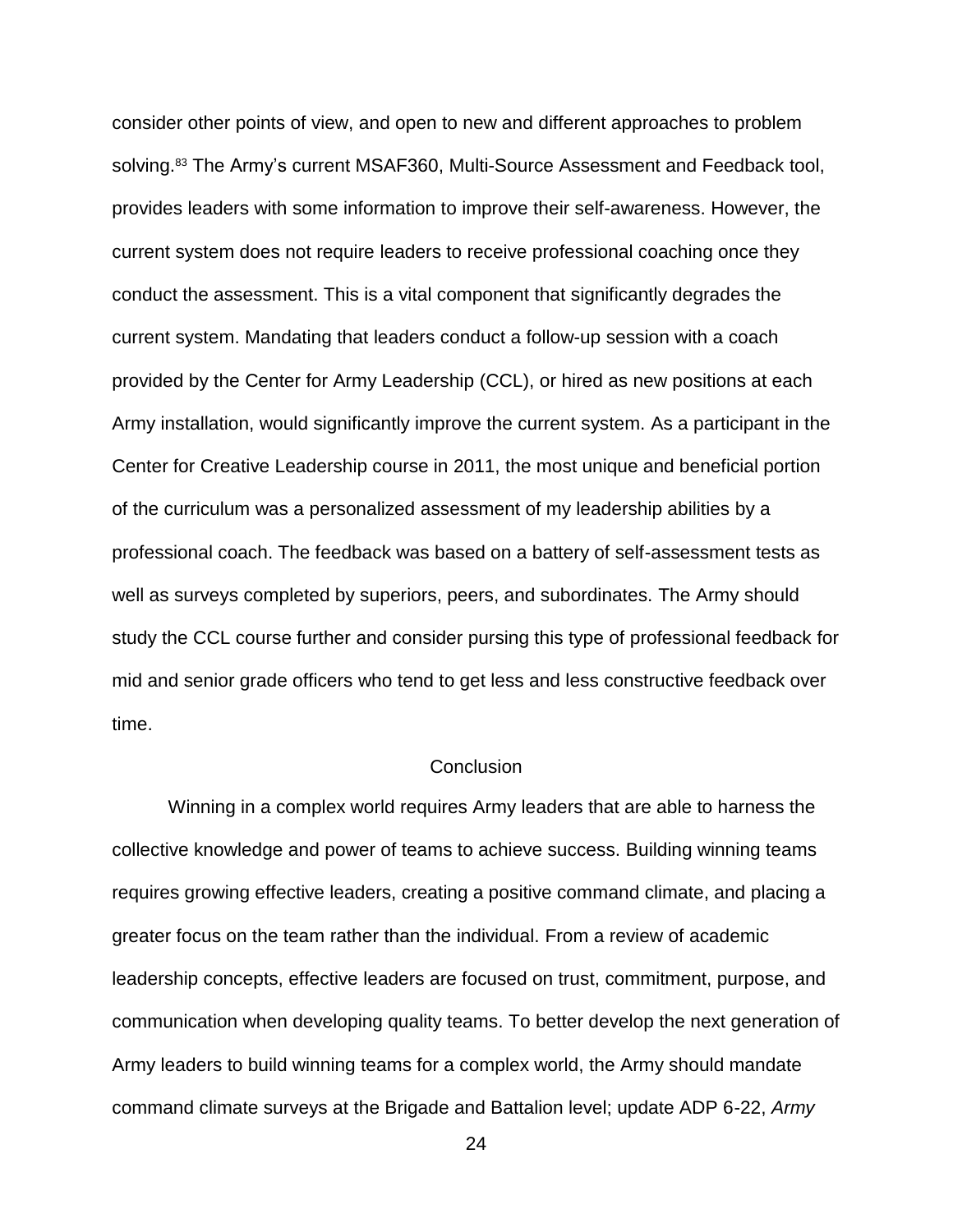*Leadership*, to reflect a greater emphasis on teams; and mandate that leaders conduct

a follow-up personalized assessment with professional coaches as part of the MSAF360

Multi-Source Assessment and Feedback tool.

# **Endnotes**

<sup>1</sup> MG Robert B. Brown and LTC Greg Burbelo, "9 As 1: Part II: Building Teams and Strengthening Soldier Resilience and Unit Performance," *Infantry*, November/December 2011, 27.

<sup>2</sup> Martin E. Dempsey, *The National Military Strategy of the United States of America 2015*  (Washington, DC: U.S. Joint Chiefs Staff, June 2015), i.

 $3$  Ibid., 1.

<sup>4</sup> John M. McHugh and Raymond T. Odierno, *The Army Vision: Strategic Advantage in a Complex World* (Washington, DC: U.S. Department of the Army, 2015), 4.

<sup>5</sup> Thucydides, *The Landmark Thucydides: A Comprehensive Guide to the Peloponnesian War*, ed. Robert B. Strassler (New York: The Free Press, 1996), 16.

<sup>6</sup> U.S. Training and Doctrine Command, *The U.S. Army Operating Concept: Win in a Complex World*, TRADOC Pamphlet 525-3-1 (Fort Eustis, VA: U.S. Training and Doctrine Command, October 31, 2014), iii.

<sup>7</sup> George Washington, "George Washington to the United States Senate and House of Representatives," January 8, 1790, quoted in LTG H.R. McMaster, "Continuity and Change: The Army Operating Concept and Clear Thinking About Future War," *Military Review*, March-April 2015, 14.

<sup>8</sup> In *Strategic Leadership; The Competitive Edge*, T. Owen Jacobs describes the external environment as filled with Volatility, Uncertainty, Complexity, and Ambiguity (VUCA), quoted in Stephen J. Gerras, *Strategic Leadership Primer*, 3rd ed. (Carlisle Barracks, PA: U.S. Army War College), 11.

<sup>9</sup> Stanley McChrystal, "Team of Teams," February 3, 2014, *YouTube*, video file, <https://www.youtube.com/watch?v=GgrQYS-q5f4> (accessed October 27, 2015).

<sup>10</sup> J.R. Katzenbach, *The Wisdom of Teams: Creating the High-Performance Organization* (Boston: Harvard Business School Press, 1993), 45.

<sup>11</sup> Ryan P. Riley, et al., *2014 Center for Army Leadership Annual Survey of Army Leadership (CASAL): Military Leader Findings* (Fort Leavenworth, KS: Center for Army Leadership, June 2015), 18. Seventy-two percent of leaders rate their immediate superior effective at building effective team, while 13% rate them ineffective.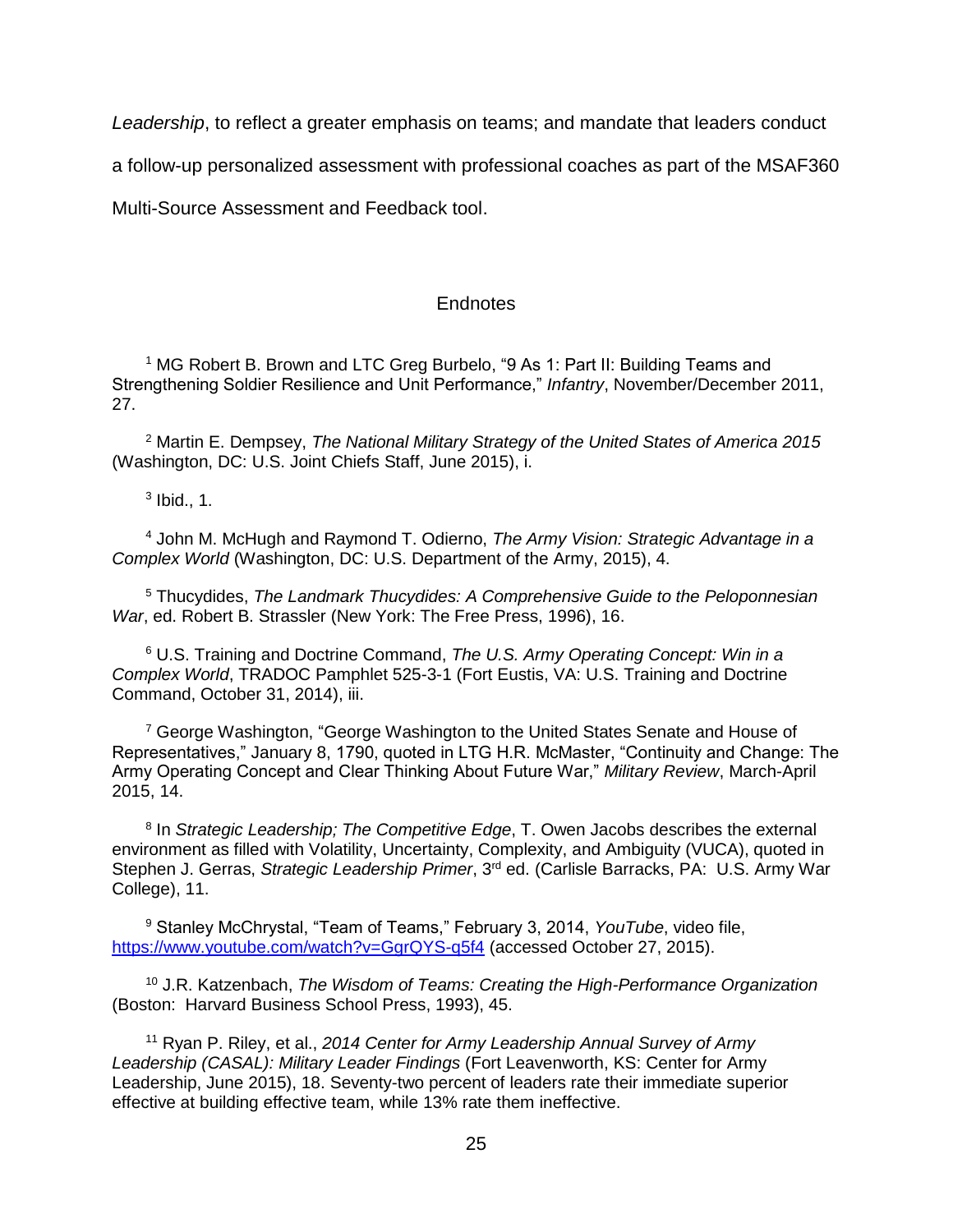<sup>12</sup> Michael M. Lombardo and Robert W. Eichinger, *FYI: For Your Improvement*, 5<sup>th</sup> ed. (Minneapolis, MN: Lominger International, 2009), 368.

<sup>13</sup> C. Shawn Burke, et al., "What Type of Leadership Behaviors are Functional in Teams? A Meta-Analysis," *The Leadership Quarterly* 17 (2006): 299.

<sup>14</sup> U.S. Department of the Army, *Mission Command*, Army Doctrine Publication 6-0 (Washington, DC: U.S. Department of the Army, May 17, 2012), 5.

<sup>15</sup> Bill George, "Leadership Trap: Why Leaders Lose their Way," *Leadership Excellence,*  October 2011, [http://www.billgeorge.org/files/media/leadership-trap---why-leaders-lose-their](http://www.billgeorge.org/files/media/leadership-trap---why-leaders-lose-their-way/Bill%20George%20-%20Leadership%20Trap.pdf)[way/Bill%20George%20-%20Leadership%20Trap.pdf](http://www.billgeorge.org/files/media/leadership-trap---why-leaders-lose-their-way/Bill%20George%20-%20Leadership%20Trap.pdf) (accessed December 6, 2015)

<sup>16</sup> Riley, et al., *2014 Center for Army Leadership Annual Survey of Army Leadership (CASAL): Military Leader Findings*, 118.

 $17$  Ibid.

 $18$  Ibid., xi.

<sup>19</sup> Ibid., 57.

<sup>20</sup> U.S. Department of the Army, *Army Leadership*, Army Doctrine Publication 6-22 (Washington, DC: U.S. Department of the Army, August 1, 2012), 1.

<sup>21</sup> Greg Jaffe, "Army Worries about "Toxic" Leaders in Ranks," *The Washington Post,* June 25, 2011.

<sup>22</sup> U.S. Department of the Army, *Army Leadership*, 3.

<sup>23</sup> George E. Reed, "Toxic Leadership," *Military Review* 84, no. 4 (July-August 2004): 67-71.

<sup>24</sup> Christine Porath and Christine Pearson, "How Toxic Colleagues Corrode Performance," *Harvard Business Review*, April 2009, [https://hbr.org/2009/04/how-toxic-colleagues-corrode](https://hbr.org/2009/04/how-toxic-colleagues-corrode-performance)[performance](https://hbr.org/2009/04/how-toxic-colleagues-corrode-performance) (accessed December 4, 2015).

<sup>25</sup> George E. Reed, "Toxic Leadership, Unit Climate, and Organizational Effectiveness," *Air & Space Power Journal*, August 2014, 4, [http://www.airpower.maxwell.af.mil/apjinternational/apj-s/2014/2014-](http://www.airpower.maxwell.af.mil/apjinternational/apj-s/2014/2014-3/2014_3_03_reed_s_eng.pdf) [3/2014\\_3\\_03\\_reed\\_s\\_eng.pdf](http://www.airpower.maxwell.af.mil/apjinternational/apj-s/2014/2014-3/2014_3_03_reed_s_eng.pdf) (accessed December 5, 2015).

 $26$  Ibid.,  $7<sub>1</sub>$ 

<sup>27</sup> Martin E. Dempsey, *Mission Command* (Washington, DC: U.S. Joint Chiefs of Staff, April 3, 2012), 3.

<sup>28</sup> U.S. Department of the Army, *Mission Command*, 1.

 $29$  Ibid., iv.

 $30$  Ibid., 2.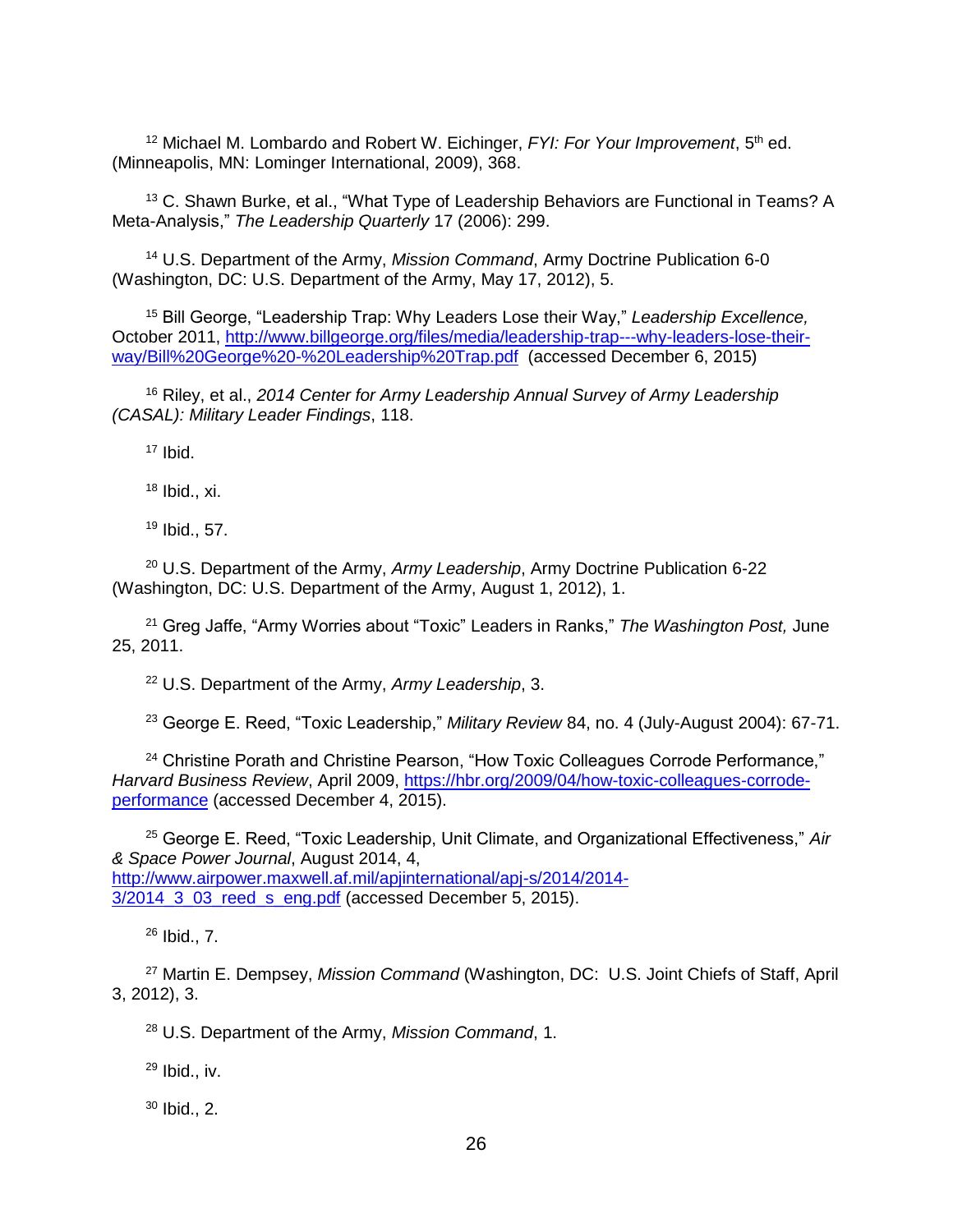John M. McHugh and Raymond T. Odierno, *The Army Leader Development Strategy, (*Washington, DC: U.S. Department of the Army, 2013), 3.

Ibid., 6.

Ibid., 9.

 U.S. Training and Doctrine Command, *The U.S. Army Operating Concept: Win in a Complex World*, vi.

Ibid., iii.

Ibid., 2.

McHugh and Odierno, *The Army Vision: Strategic Advantage in a Complex World,* 6-11.

Ibid., 10.

Ibid., 12.

U.S. Department of the Army, *Mission Command*, 10.

Ibid., 7.

U.S. Department of the Army, *Army Leadership*, i.

Ibid.

 Mark A. Milley, "39<sup>th</sup> Chief of Staff of the Army Initial Message to the Army," August 14, 2015, [http://www.army.mil/e2/rv5\\_downloads/leaders/csa/Initial\\_Message\\_39th\\_CSA.pdf](http://www.army.mil/e2/rv5_downloads/leaders/csa/Initial_Message_39th_CSA.pdf) (accessed January 30, 2016).

<sup>45</sup> David Vergun, "Odierno: Leader Development No. 1 Priority," February 12, 2014, [http://www.army.mil/article/120024/Odierno\\_Leader\\_development\\_No\\_1\\_priority](http://www.army.mil/article/120024/Odierno_Leader_development_No_1_priority) (accessed January 30, 2016).

U.S. Department of the Army, *Mission Command*, 5.

 Daniel Goleman, *Primal Leadership: Learning to Lead with Emotional Intelligence*  (Boston: Harvard Business School Press, 2004), ix.

 Daniel Goleman, "What Makes a Leader?" in *Harvard Business Review's 10 Must Reads* (Boston: Harvard Business School Publishing Corporation, 2011), 1, <http://makinggreatleaders.com/wp-content/uploads/2013/08/HBR-10-Leadership-Reads-pdf.pdf> (accessed December 9, 2015).

Ibid.

 Walter F. Ulmer, Jr., et al., *Leadership Lessons at Division Command Level – 2010* (Carlisle Barracks, PA: U.S. Army War College, January 20, 2011), 6.

Ibid.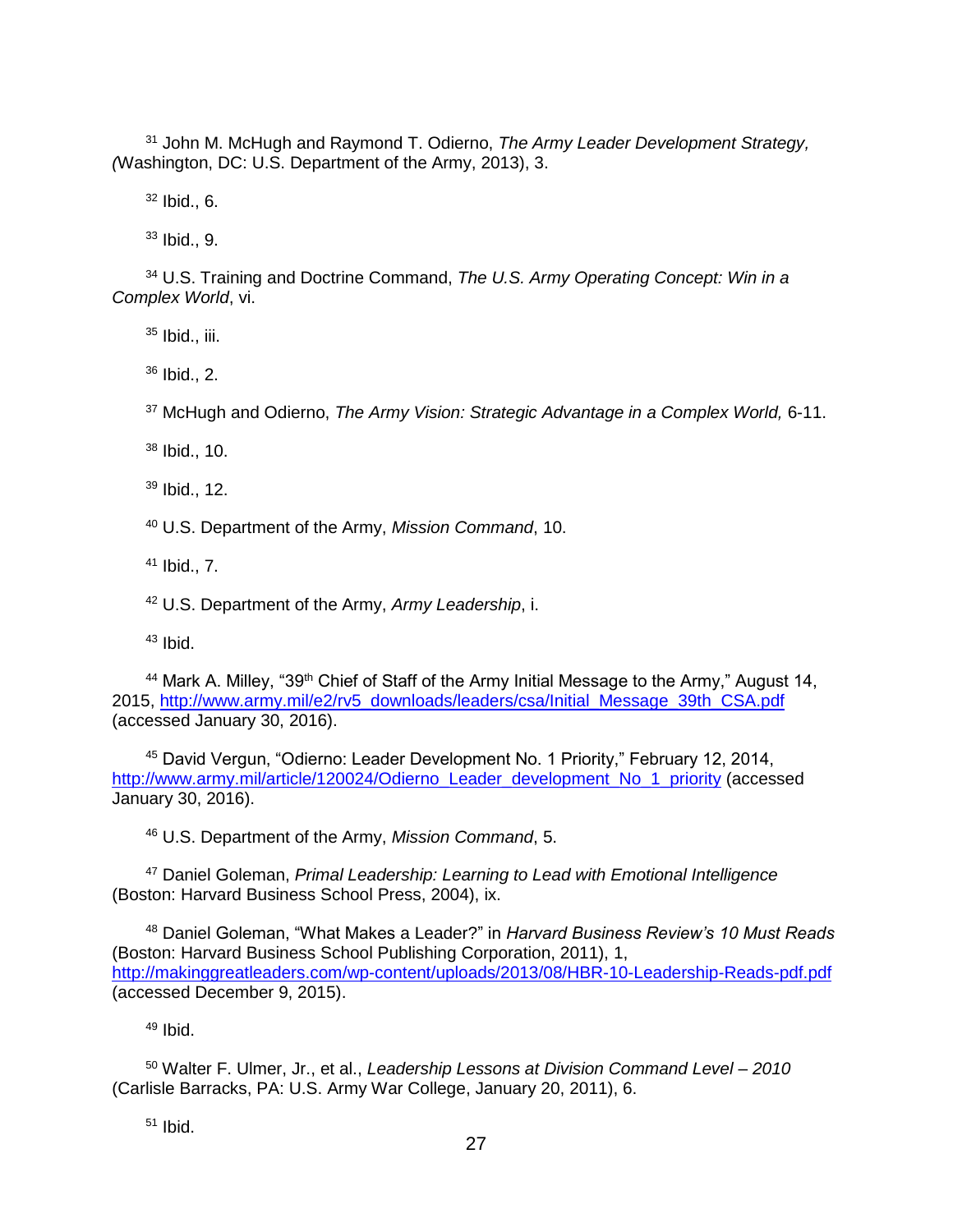Warren Bennis, *On Becoming a Leader* (Reading, MA: Addison-Wesley Publishing Company, Inc., 1989), 39-41.

Ibid., 160.

 Justin Menkes, *Better Under Pressure* (Boston: Harvard Business Review Press, 2011), 6-7.

 Sarah Lewis, *Positive Psychology at Work, How Positive Leadership and Appreciative Inquiry Create Inspiring Organizations* (Oxford, UK: Wiley-Blackwell, 2011), 102.

 Joseph McCann and John W. Selsky, *Mastering Turbulence* (San Francisco, CA: Jossey-Bass, 2012), 12.

Ibid., 13.

 Riley, et al., *2014 Center for Army Leadership Annual Survey of Army Leadership (CASAL): Military Leader Findings,* 21.

Ibid., ix.

 Steven M. Jones, *Improving Accountability for Effective Command Climate: A Strategic Imperative* (Carlisle Barracks, PA: U.S. Army War College, September 2003), 3.

Ibid..

 U.S. Department of the Army, *Army Command Policy*, Army Regulation 600-20 (Washington, DC: U.S. Department of the Army, November 6, 2014), 2.

Ibid., 102.

<sup>64</sup> LTG H.R. McMaster, "Continuity and Change: The Army Operating Concept and Clear Thinking About Future War," *Military Review*, March-April 2015, 7-10.

U.S. Department of the Army, *Mission Command*, 7.

 U.S. Department of the Army, *Army Leadership*, Army Doctrine Reference Publication 6- 22 (Washington, DC: U.S. Department of the Army, August 1, 2012), 7-3.

McHugh and Odierno, *The Army Leader Development Strategy,* 19.

 U.S. Department of the Army, *Army Leadership*, Army Doctrine Reference Publication 6- 22, 10-4.

 Lewis, *Positive Psychology at Work, How Positive Leadership and Appreciative Inquiry Create Inspiring Organizations*, 20.

 Brown and Burbelo, "9 As 1: Part II: Building Teams and Strengthening Soldier Resilience and Unit Performance," 27.

Ibid., 28.